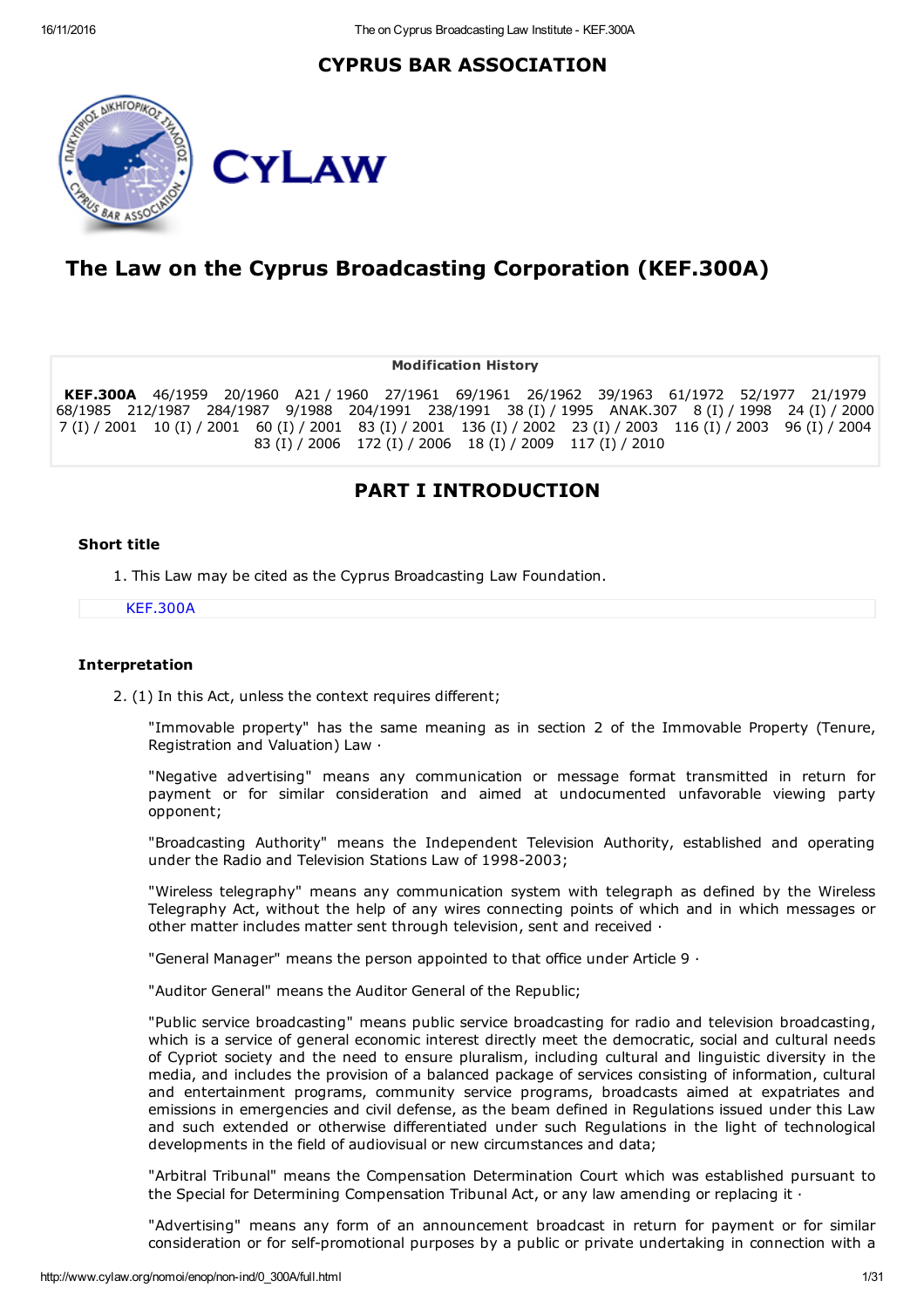trade, business, craft or profession in order to promote the supply of goods or services, including immovable property, rights and liabilities payment ∙

"Commission" means the Referees Committee established under subsection (2) of section 14 ∙

"Ownership transfer date" means the date specified by the Cabinet by notification in the Gazette to be the date of ownership transfer ∙

"Foundation" means the Cyprus Broadcasting Corporation, which is a broadcaster;

"On-demand audiovisual media service" (ie a linear audiovisual media service) means audiovisual media service provided by a media service provider for the viewing of programs at the moment chosen by the user and at his own request, from a list of programs selected by the media service provider;

"Functions" includes powers and duties ∙

"Member" means a member of the Foundation appointed as such under paragraph (b) of subsection (1) of section 5 ∙

"Transmission" means the wired or not, directly or via satellite, in code or not, and in general in any way transmitting radio or television signals intended for reception by the public;

"Directive 2010/13 / EC" means Directive 2010/13 / EU of the European Parliament and of the Council of 10 March 2010 on the coordination of certain laws, regulations and administrative provisions of the Member States concerning the provision of audiovisual media services, and as may be amended or replaced ∙

"Financial year" means a year beginning on the first day of January:

Provided that the period between the ownership transfer date and the first day of January of each year considered financial year ∙

"Audiovisual commercial communication" means images with or without sound which are intended for direct or indirect promotion of goods, services or image of a natural or legal entity pursuing an economic activity and that picture accompanies or is included in a program in return for payment or for similar consideration or promotional purposes. Forms of audiovisual commercial communication include television advertising, sponsorship, teleshopping and product placement;

"Pancyprian radio organization" means radio organization designed to cover more than 75% of the population of the regions of the Republic where the government exercises effective control;

"Media service provider" means a natural or legal person who has editorial responsibility for the choice of the audiovisual content of the audiovisual media service and determines the manner in which it is organized;

"Political advertising" means any communication or message format transmitted in return for payment or for similar consideration by a candidate within the meaning of Article 17B in presidential or parliamentary elections or elections to the European Parliament;

"Program" means a set of moving images with or without sound constituting an individual item within a schedule or a catalog established by a media service provider and whose form and content is comparable to the form and content of television broadcasting. The programs include feature-length films, sports events, situation comedies, documentaries, children's programs and original drama;

"President" means the President of the Foundation appointed under paragraph (a) of subsection (1) of section 5 ∙

"Broadcasting service" means radio and television broadcasting service;

"Broadcaster" means the legal person who has editorial responsibility for the composition of radio and / or television broadcasting programs, which are programs or transmits the same either instructs the transmission to third parties, and includes radio and / or television station;

# "Radio services" [Deleted]

"Radio advertising" means any form of radio announcement broadcast in return for payment or for similar consideration or for self-promotional purposes by a public or private undertaking or natural person in connection with a trade, business, craft or profession in order to promote the supply of goods or services, including immovable property, rights and obligations, in return for payment ∙

"Radio broadcast" (ie a linear audiovisual media service) means radio broadcast media provided by a media service provider for simultaneous viewing of programs on the basis of a program schedule ∙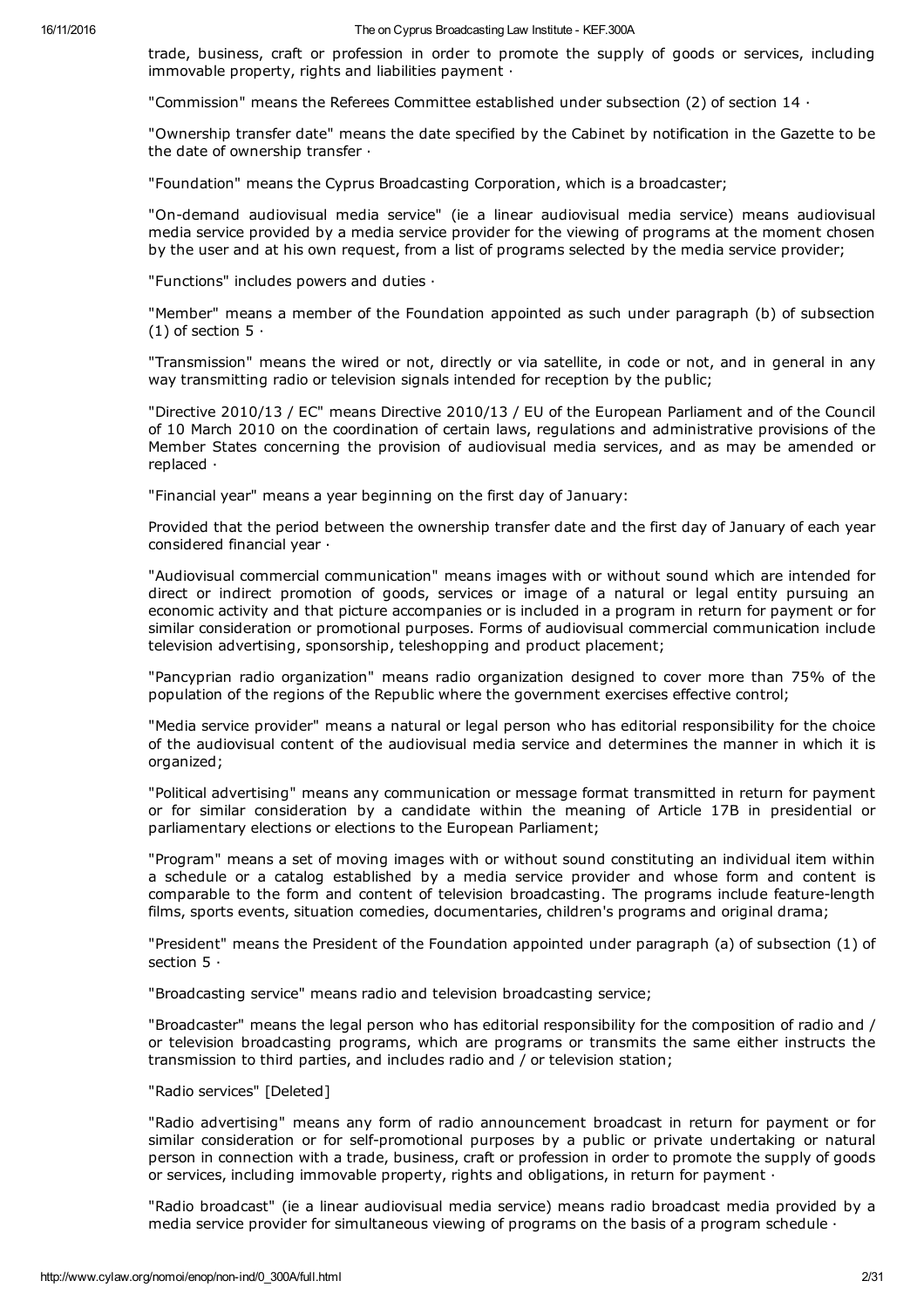#### 16/11/2016 The on Cyprus Broadcasting Law Institute KEF.300A

"Broadcast" means the transmission of radio issues, intended for public programs and broadcasts;

"Radio station" [Deleted]

"Receiver" [Deleted]

"Broadcasting station" [Deleted]

"Surreptitious advertising" means the representation in words or pictures of goods, services, the name, the trade mark or the activities of a producer of goods or a provider of services in programs when such representation is intended by the station to serve advertising and might mislead the public as to the nature of this presentation. Such representation is considered to be intentional, when in return for payment or for similar pay ∙

"Surreptitious audiovisual commercial communication" means the oral or visual presentation of goods, services, the name, the trade mark or the activities of a producer or provider when such representation is intended by the media service provider to serve advertising and might mislead the public as to the nature of this presentation. Such representation is considered to be intentional in particular if it is done in return for payment or for similar consideration;

"Editorial responsibility" means the exercise of effective control both over the selection of the programs and over their organization either in a chronological schedule, in the case of television broadcasts, or in a catalog, in the case of on-demand audiovisual media services;

"Teleshopping" means direct offers broadcast to the public for the provision of goods or services, for payment, including immovable property, rights and obligations;

### "Tilemporia" [Deleted]

"Television advertising" means any form of announcement broadcast in return for payment or for similar consideration or for self-promotional purposes by a public or private undertaking or natural person in connection with a trade, business, craft or profession in order to promote the supply of goods or services, including immovable property, rights and obligations, in return for payment;

"Television broadcast" (ie a linear audiovisual media service) means TV audiovisual media service provided by a media service provider for simultaneous viewing of programs on the basis of a program schedule;

"Television broadcasting" means the transmission of television themes, intended for public programs and broadcasts and includes the communication of programs between undertakings with a view to their being relayed to the public, but does not include communication services providing personal call, information or other as the telecopying, electronic data banks and other similar services;

"Broadcaster" means a media service provider that provides television broadcasts;

# "Broadcaster" [Deleted]

"Local radio organization" means radio body that covers a relatively small area, no more than the province, and which operates with reduced power and at a specified frequency range, no significant proportion of programs covering topics of local interest;

"Local broadcaster" means a broadcaster, which covers a relatively small area, no more than the province, and which operates with reduced power and at a specified frequency range, no important programs percentage of covering local issues;

"Product placement" means any form of audiovisual commercial communication consisting of the inclusion of or reference to a product, a service or the trademark to appear in a program, in return for payment or for similar consideration;

"Audiovisual media service" means a service as defined in Article 57 of the Treaty on the Functioning of the European Union, which is under the editorial responsibility of a media service provider and the principal purpose of which is the provision of programs in order to inform, entertain or education of the general public by electronic communications networks. Such audiovisual media services including television shows and  $\ell$  or on-demand audiovisual media services and  $\ell$  or audiovisual commercial communication and / or radio broadcasting;

"Minister" means the Minister of Interior ∙

"Sponsorship" [Deleted]

"Slot" [Deleted]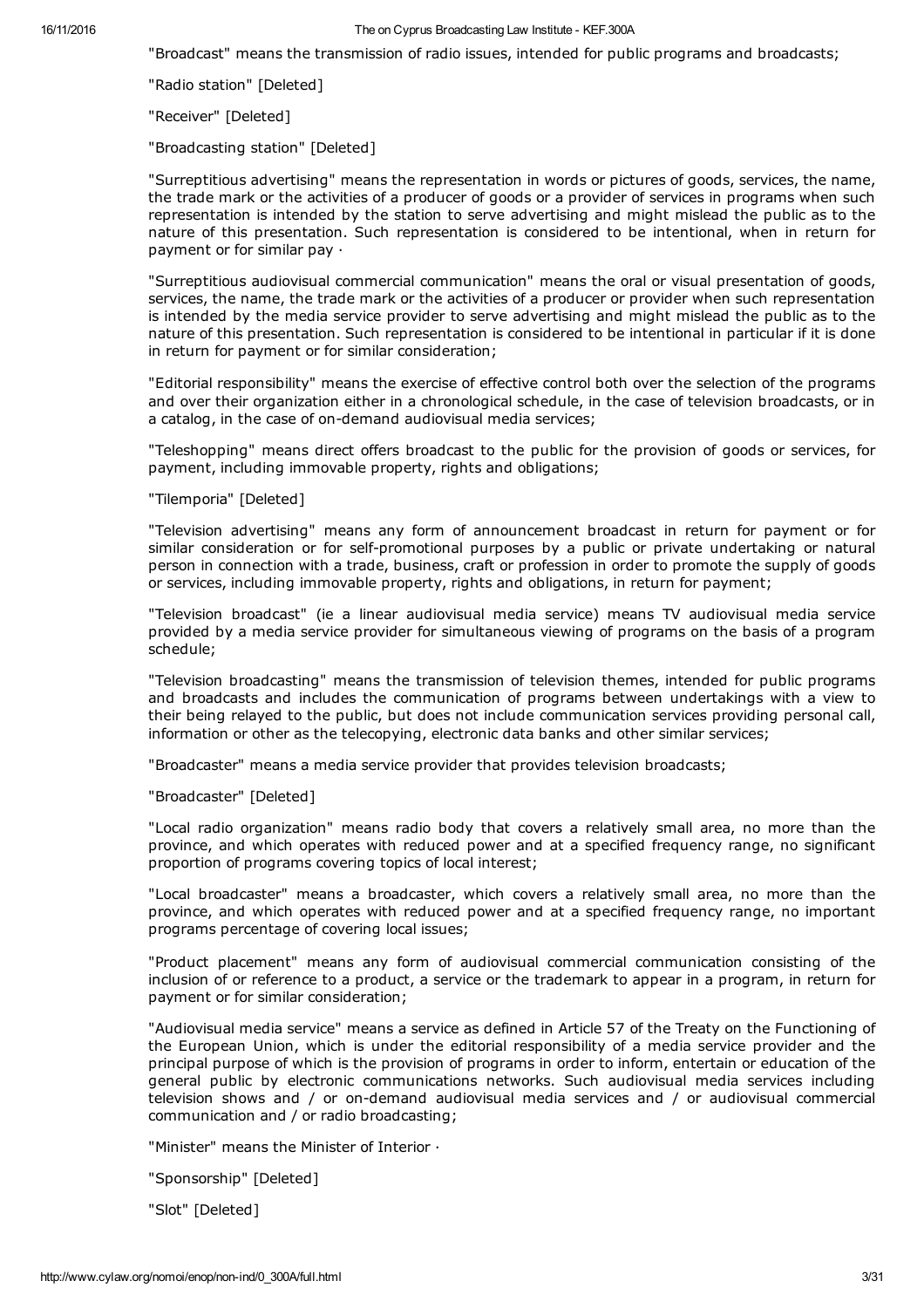"Slot or teleshopping window" means a transmission time interval of television advertising or teleshopping spots defined by optical and acoustic opening and closing means.

(2) In this Act, unless the context otherwise requires, the terms "public aid", "Registrar", "new public aid" and "existing public aid" shall have the meaning assigned to them in the Control of public Aid Laws of 2001-2003.

KEF.300A 39/1963 21/1979 8 (I) / 1998 24 (I) / [2000](http://www.cylaw.org/nomoi/enop/ind/0_300A/section-sce608566c-8ee1-4754-820c-763c72bc805c-ln6ed1ad05-1343-4341-a4ff-295185b1efb1.html) 23 (I) / [2003](http://www.cylaw.org/nomoi/enop/ind/0_300A/section-sce608566c-8ee1-4754-820c-763c72bc805c-ai75566d36-6fcb-469d-8f28-32293f436e71.html) 116 (I) / [2003](http://www.cylaw.org/nomoi/enop/ind/0_300A/section-sce608566c-8ee1-4754-820c-763c72bc805c-aifcb06869-02cb-4382-6936-869a6bb5a0bc.html) 96 (I) / [2004](http://www.cylaw.org/nomoi/enop/ind/0_300A/section-sce608566c-8ee1-4754-820c-763c72bc805c-ai552708b0-a3ab-0511-0bc9-25bad2eb50b9.html) 83 (I) / [2006](http://www.cylaw.org/nomoi/enop/ind/0_300A/section-sce608566c-8ee1-4754-820c-763c72bc805c-ai7d83a0cb-f4ef-3d02-cc60-55bafecba112.html) 18 (I) / [2009](http://www.cylaw.org/nomoi/enop/ind/0_300A/section-sce608566c-8ee1-4754-820c-763c72bc805c-aia82b5545-3d5a-be21-fe51-132b1dfbdac3.html) 117 (I) / [2010](http://www.cylaw.org/nomoi/enop/ind/0_300A/section-sce608566c-8ee1-4754-820c-763c72bc805c.html)

### The Foundation functions may be performed by employees of

3. When powers are granted or duties imposed by or under this Law to these powers Foundation or tasks may be performed or carried out by or through any employee or representative of the Institution authorized for this purpose by the Foundation.

KEF.300A [212/1987](http://www.cylaw.org/nomoi/enop/ind/0_300A/section-scbc3f744b-1010-4f5e-b8bc-7b619b53e1c5.html)

### Interpretation

- 2. "House" means the House of Representatives  $\sim$ 
	- "Press News" means the newscasts of Radio and Television  $\sim$
	- "Second period" means the last three months of the period  $\sim$
	- "Republic" means the Republic of Cyprus  $\sim$
	- "Elections" shall mean elections which are conducted to highlight President  $\sim$
	- "Foundation" means the Cyprus Broadcasting Corporation  $\sim$

"Political party" means a party represented in parliament or Agency or EU persons or group which, in the eyes of the average prudent citizen who knows the inner political situation of Cyprus and looks forward to the organization, structure, institutions, objectives and impact It is considered as a political party  $\sim$ 

"President" means the President of the Republic  $\sim$ 

"First Period" means the first three months of the period  $\sim$ 

"Candidate President" means a person that announcement publicly intention to candidature for election as president in the next elections of that declaration, provided that it has, under the Constitution, the ability of a candidate to the office of President and fulfills one or more of the following conditions, namely:

- (A) holds at the time of this announcement the office of President,
- (B) is the leader of a political party,
- (C) enjoys the support of one or more parties,

(D) is a person who, in the eyes of the prudent average citizen, has played or plays a role in the political or economic or social life of Cyprus or personality who enjoys prestige and / or respect between the part of the electorate:

Provided that the candidate president ceases to be a presidential candidate once any state that has ceased to be interested in promotion to the post of President.

"Period" means the period beginning six months before the expiry in accordance with the Constitution of the term of current President and ending on the day of election day by which it has become a new President.

[KEF.300A](http://www.cylaw.org/nomoi/enop/ind/0_300A/section-sccb0244a7-cc90-429c-aa9a-8e7f9c7ce1ce.html)

### fair treatment

3. Notwithstanding any provision of the Basic Law, the Foundation is obliged during the entire time period of time ensures the fair treatment of each candidate Presidents.

[KEF.300A](http://www.cylaw.org/nomoi/enop/ind/0_300A/section-scb8668cdc-5496-4f07-83a1-8c685146b4c9.html)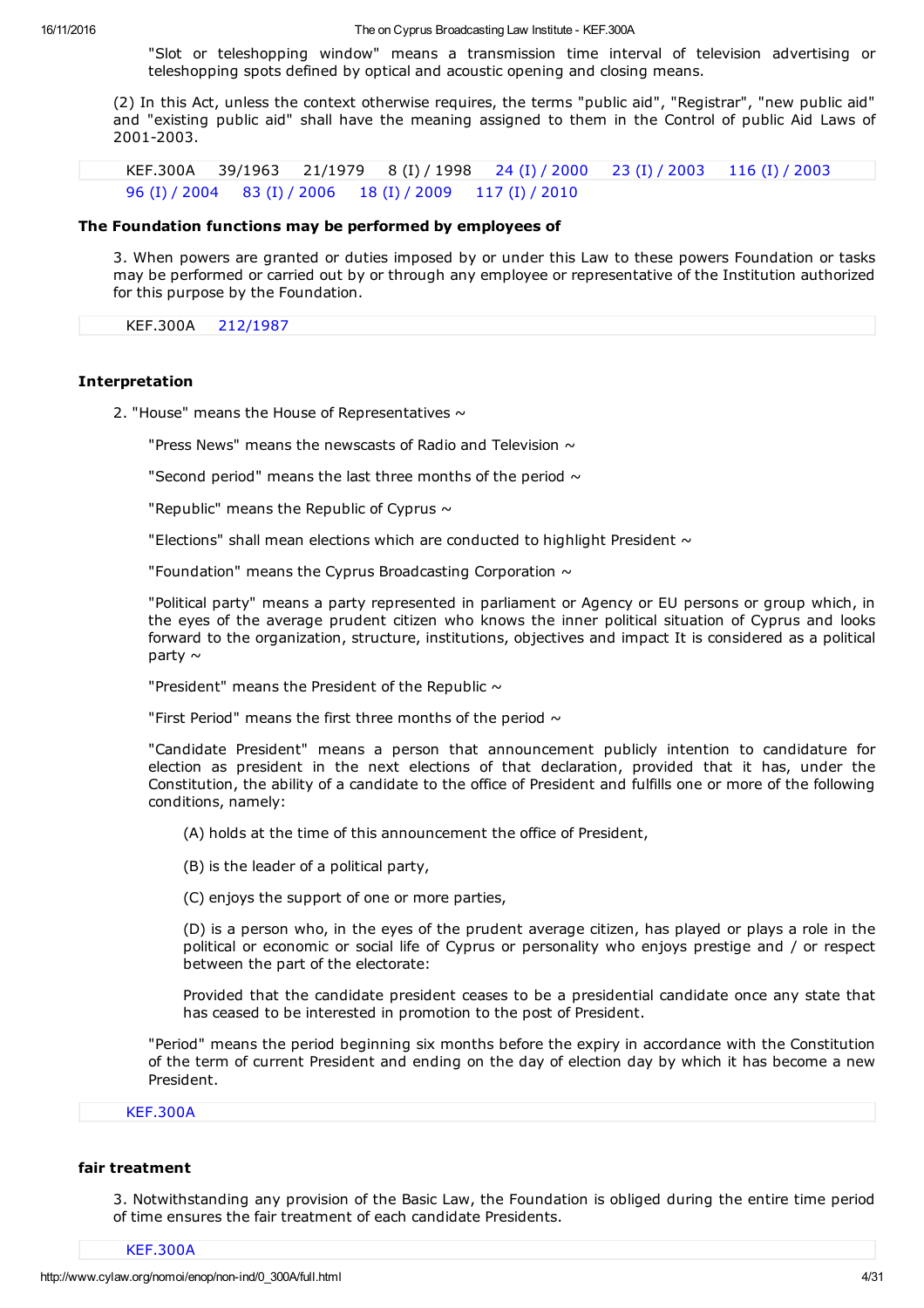# Obligations of the Foundation during the First Period

4. Without prejudice to the generality of the provision of Article 3 of this Law under the Institution during the first period the following obligations:

(A) broadcast by the news so concision the campaign activities of each candidate president.

(B) To convey by the main news bulletins regularly as such the respective declarations or announcements by each prospective Presidents provided that normal reading these will not exceed two minutes:

Provided that if the normal reading of statements or candidate President bulletin will exceed two minutes, then the Foundation without the obligation of influence according to the above with respect to the statements or statements of others or any of the other candidates presidents, will be required to transmit a summary of the statements or announcements lasting about two minutes.

(C) To transfer one weekly time period of five minutes at each presidential candidate in order as he or the candidate or representative addressed to the Cyprus people both for radio and for television.

(D) To be granted once a month to each candidate time fifteen minutes President with purpose as he speak in person or by representative to the Cypriot people both for radio and for television.

(E) fully covers both for radio and for television one press conference every candidate President:

Provided, however, that the time allowed under this provision may not exceed sixty minutes:

Provided further, that time is granted on the same day on which any will make the relevant press conference:

Provided still further that it is for each presidential candidate to determine the time of his own press conference, which according to the above mandatory broadcast by the Foundation.

[KEF.300A](http://www.cylaw.org/nomoi/enop/ind/0_300A/section-scf02f16f3-3023-41b3-8293-01570315e9e1.html)

### Obligations of the Foundation during the Second Period

5. Without prejudice to the generality of Article 3 of this Law during the Foundation Second period ypochreoutai

(A) To cover news six speeches each candidate the President, namely one in the city of Nicosia, one in Limassol, one in the city of Larnaca, one in Paphos town, one to the inhabitants of Famagusta and one to the inhabitants Kerineias. The meeting will be televised. The duration of coverage each talk will be 10 minutes.

(B) To cover news and in about five minutes for each concentration other five concentrations of each candidate President or representative of each candidate as President concerned indicates to the Foundation.

(C) To meet at least one press conference every candidate the President, the applied mutatis mutandis in paragraph (e) of Article 4 above.

(D) To communicate daily special program preannounce campaign meetings in the same or next day each candidate President or concentrations are due to or in support of presidential candidate:

Provided that the number of individual concentrations broadcast each day will not exceed five.

(E) During the last 45 days of the second period to broadcast daily at 1.45 pm time through radio announcements in full each candidate President or party that supports him, provided that the notice period should not exceed five minutes.

(F) To invite presidential candidate in "Syntantisi program type," or similar TV program. The journalists who will ask the questions in the program will not exceed three (the same number will be valid for all purposes). The program lasts 90 minutes and will be broadcast immediately after the main television news bulletin.

(G) To broadcast an interview of each candidate President or representatives for their policy on key issues (Cyprus problem, economy, social policy, education, etc.). The questions are in all cases the same, and the time is also the same, lasting about 20 minutes. The interviews will be transmitted both by radio and by television. The obligation of the Foundation under this subparagraph shall be fulfilled within the second month of the second period.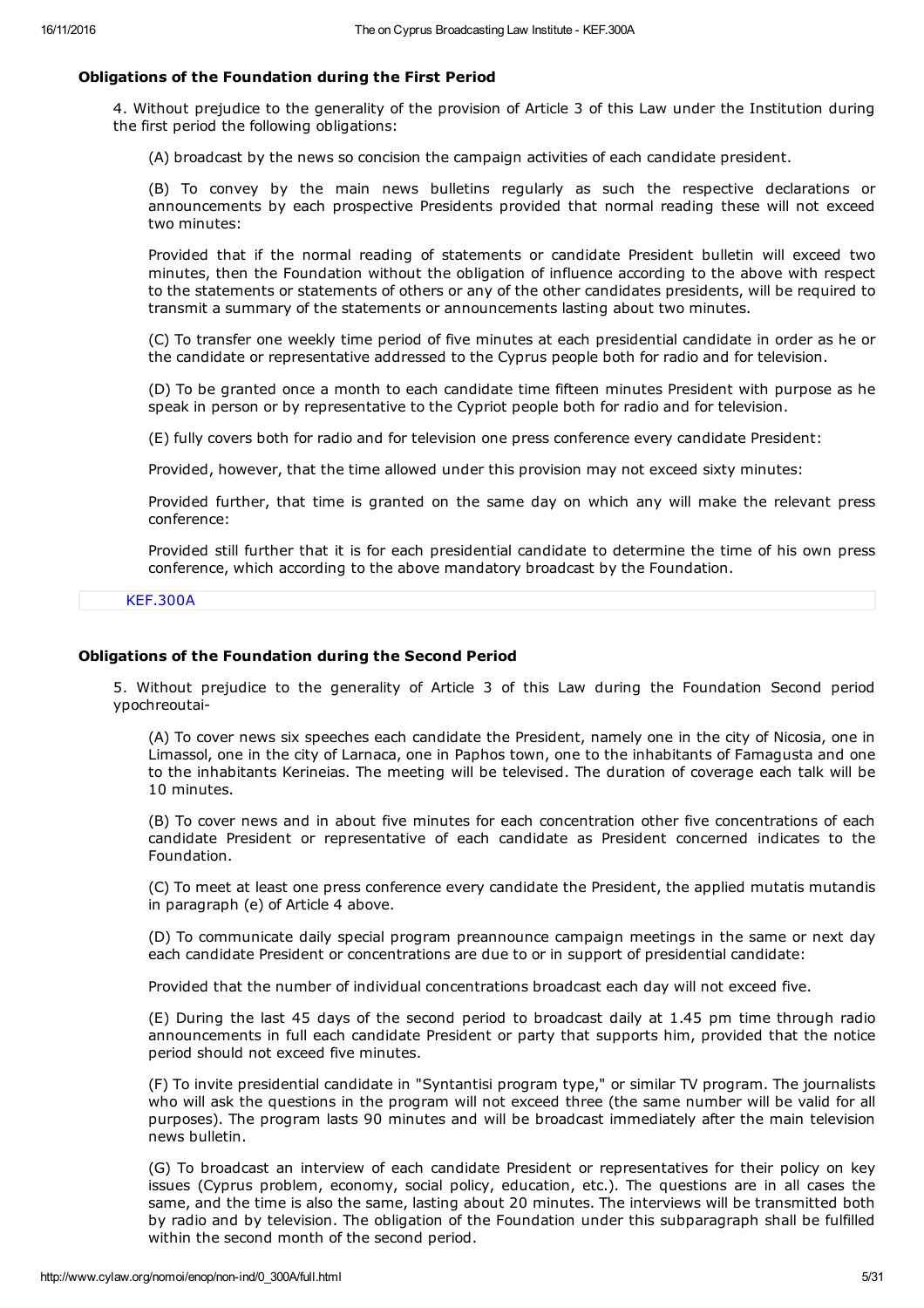(H) By the end of the campaign, the Foundation is required to sequentially vacate the same day candidates Presidents year both on radio and television in order to speak to the people. This time will be up to 15 minutes.

(I) To transfer one weekly time period of five minutes at each presidential candidate for transmission of radio and television of any of the proposed activities, as he wanted select and designate or as the candidate or representative he shall be addressed to the Cypriot people.

(J) To convey by the main news bulletins regularly as such the individual statements or announcements each candidate the President, provided that the normal reading these will not exceed two minutes:

Provided that if the normal reading of statements or candidate President bulletin exceed two minutes, then the Foundation without the obligation of influence according to the above with respect to the statements or statements of others or any of the other candidates presidents, will be required to transmit a summary of the statements or announcements lasting about two minutes.

(K) In the event of repeat election as provided by Article 39.2 of the Constitution and in the period between the end of the first election to such election, the Foundation will provide as

(Aa) Cover news both for radio and for television at least one concentration of each of the candidates, who are entitled to claim the repeat election under that provision of the Constitution. The coverage time will be 20 minutes long.

(B) Transmits daily by the major news as such statements and communications, provided that if the normal reading of the announcements or statements one day a candidate may not be performed within a period of five minutes, without the above requirement influence in relation to another presidential candidate, the Foundation will broadcast a summary lasting five minutes of such statements or announcements on the day.

(C) The provisions of paragraphs (d), (e) and (h) of this section shall apply accordingly.

[KEF.300A](http://www.cylaw.org/nomoi/enop/ind/0_300A/section-sc998ad3d3-7bd0-4621-b7b1-e4ffa028a5a6.html)

### interpretive provision

6. Nothing contained in this Law shall be construed as conferring rights or imposing an obligation on the institution to transmit anything which constitutes defamation under the Civil Wrongs Law, Kef.148.

[KEF.300A](http://www.cylaw.org/nomoi/enop/ind/0_300A/section-sc4f0384ff-dbcb-4b70-907f-a834a01fc524.html)

### display order of the candidates Presidents

7. The order to be followed in cases of paragraphs (a), (b) and (c) of Article 4 of this Law and the order to be followed in cases of paragraphs (d), (e) and subparagraph (a) (bb) of Article 5, shall be commensurate with the political power of the party whose candidate President receives chief or by whom or (which) is supported, trailing independent candidates in alphabetical order, while in the case of paragraphs (f) and (g) of Article 5 will precede the emergence of the independent candidate Presidents - series including fixed alphabetical - and will be followed by the appearance of the other candidate, the order of which is determined in a manner inversely proportional to the number , which according to the above is set for the cases specified in paragraphs (a), (b) and (c) of Article 4 and of paragraphs (d), (e) and subparagraph (a) (bb) of Article 5 of this Law:

Provided that the programs of each of paragraphs (f) and (g) of Article 5 of this Law will be broadcast on consecutive days - except Saturday and Sunday.

The completion of the programs of this paragraph (g) should precede the beginning of the transmission of programs in paragraph (f) of Article 5 of this Law.

KEF.300A 284/1987 [9/1988](http://www.cylaw.org/nomoi/enop/ind/0_300A/section-scee36d7ed-a81a-4841-94a3-5b6a8518c40f.html)

### Show poll

7A . (1) The display or transmission of the Foundation poll results related to elections, seven days before the holding of any elections.

(2) Company conducted a survey whose results were made public during an election period required before publication, to testify at the Foundation Members note on methodology and sampling has been used for the poll, breakdown of the sample population used for this, and a sample of the survey questionnaire: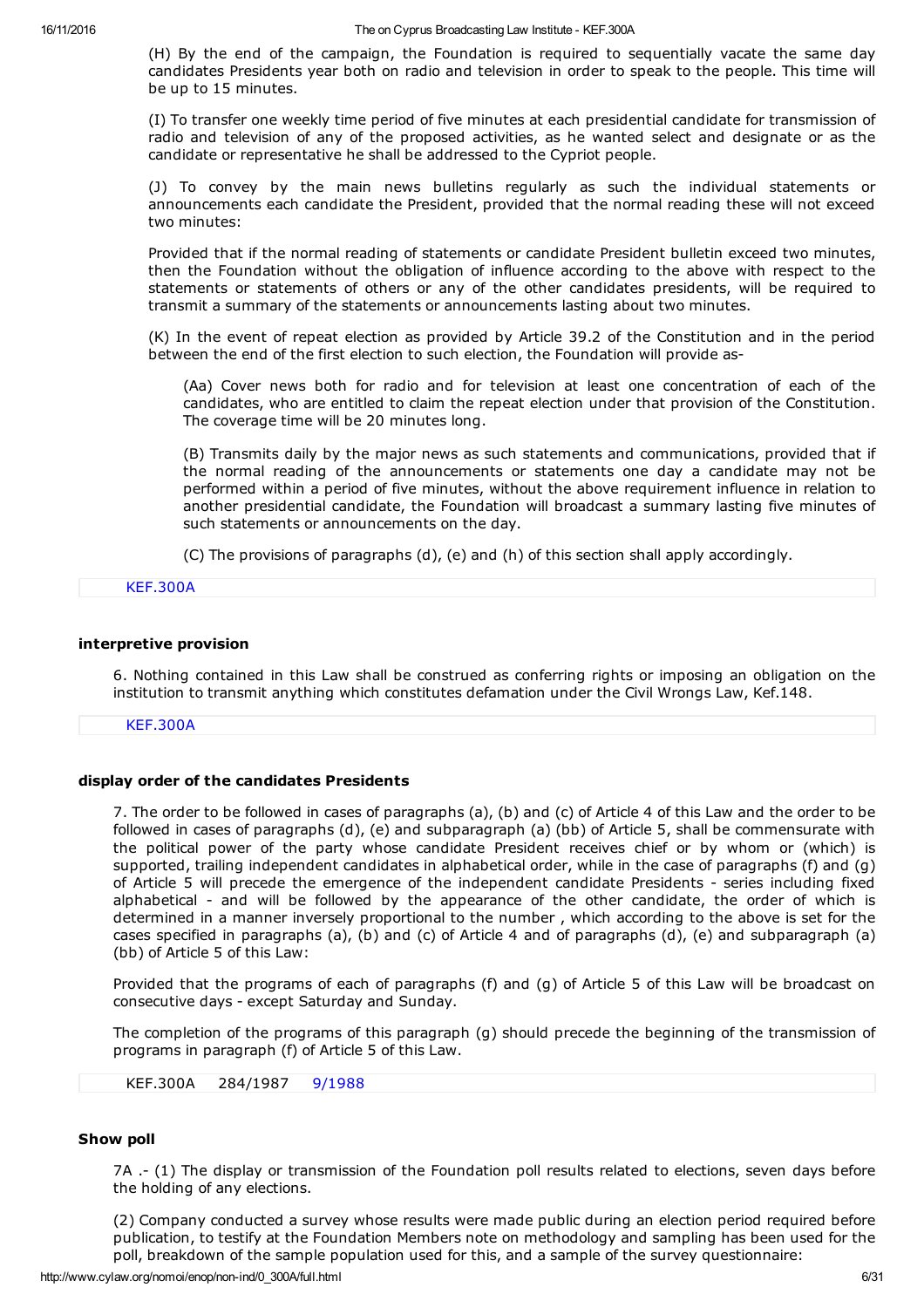Provided that all the above mentioned elements of the survey submitted to Foundation members are protected as strictly confidential and are in the custody of the President of the Foundation. No other person has access to it, unless decided to conduct a special investigation.

For the purposes of this subsection election period means a period of three months before the holding of any elections.

KEF.300A 60 (I) / 2001 83 (I) / [2001](http://www.cylaw.org/nomoi/enop/ind/0_300A/section-sc5b515997-1638-4a01-baa7-7fb19df72276.html)

# PART II ESTABLISHMENT AND STRUCTURE OF RADIO FOUNDATION **CYPRUS**

### Establishment and composition of the Cyprus Broadcasting Corporation

4. Hereby establishes a body called the Cyprus Broadcasting Corporation, which is a legal person with perpetual succession and a common seal with power to acquire, have and dispose of property, to contract, to sue and be sued in such name and to take all necessary acts for the purposes of this Law:

Provided that, if it is guaranteed by Article 25, the Foundation does not alienate, mortgage, charge or transfer any of the immovable property without the approval of the Cabinet:

Provided further that until given stamp may be used as a common seal, a stamp bearing the inscription "Cyprus Broadcasting" Foundation.

[KEF.300A](http://www.cylaw.org/nomoi/enop/ind/0_300A/section-sce9ee7fc5-d44a-4354-84e6-6919c4a86c28.html)

## Formation Foundation

5 . (1) The Foundation is composed of not more than seven members appointed by the Council of Ministers (hereinafter referred to as "members"), one of which is appointed by the Cabinet as President:

Provided that the members need not be persons whose services are acquired on a full basis.

(2) The President and the other members of the Foundation serving for three years:

Provided that the Governor may, at any time, dismiss the President or any other member of the Foundation without giving any reason for it.

(3) The Governor may, at any time, to accept the resignation of the President or any other member of the Foundation.

(4) The Foundation may operate independently of any vacancy to its members.

KEF.300A A21 / [1960](http://www.cylaw.org/nomoi/enop/ind/0_300A/section-sc5f765027-30ab-4d5a-813c-073552053125.html)

### temporary appointments

6 . (1) In the case of incapacity of the President due to illness or any other cause temporary or temporary absence from the Republic, the Governor may appoint another person to act as President, at the time of incapacity or absence thereof, and person while lasts the appointment exercise and perform all the duties of the President.

(2) In case of incapacity of any member other than the Executive Director due to illness or other temporary cause or temporary absence from the Republic, the Governor may appoint another person to act as a member during the time where the disability continues or lack this and that person takes while the appointment exercise and perform all the duties of that member.

#### [KEF.300A](http://www.cylaw.org/nomoi/enop/ind/0_300A/section-sc94e492b9-5852-4007-aa88-a2d5d3c0b059.html)

### Quorum

7 . (1) The quorum at all meetings of the Foundation are three members present in addition to the President.

(2) The President shall preside at all meetings.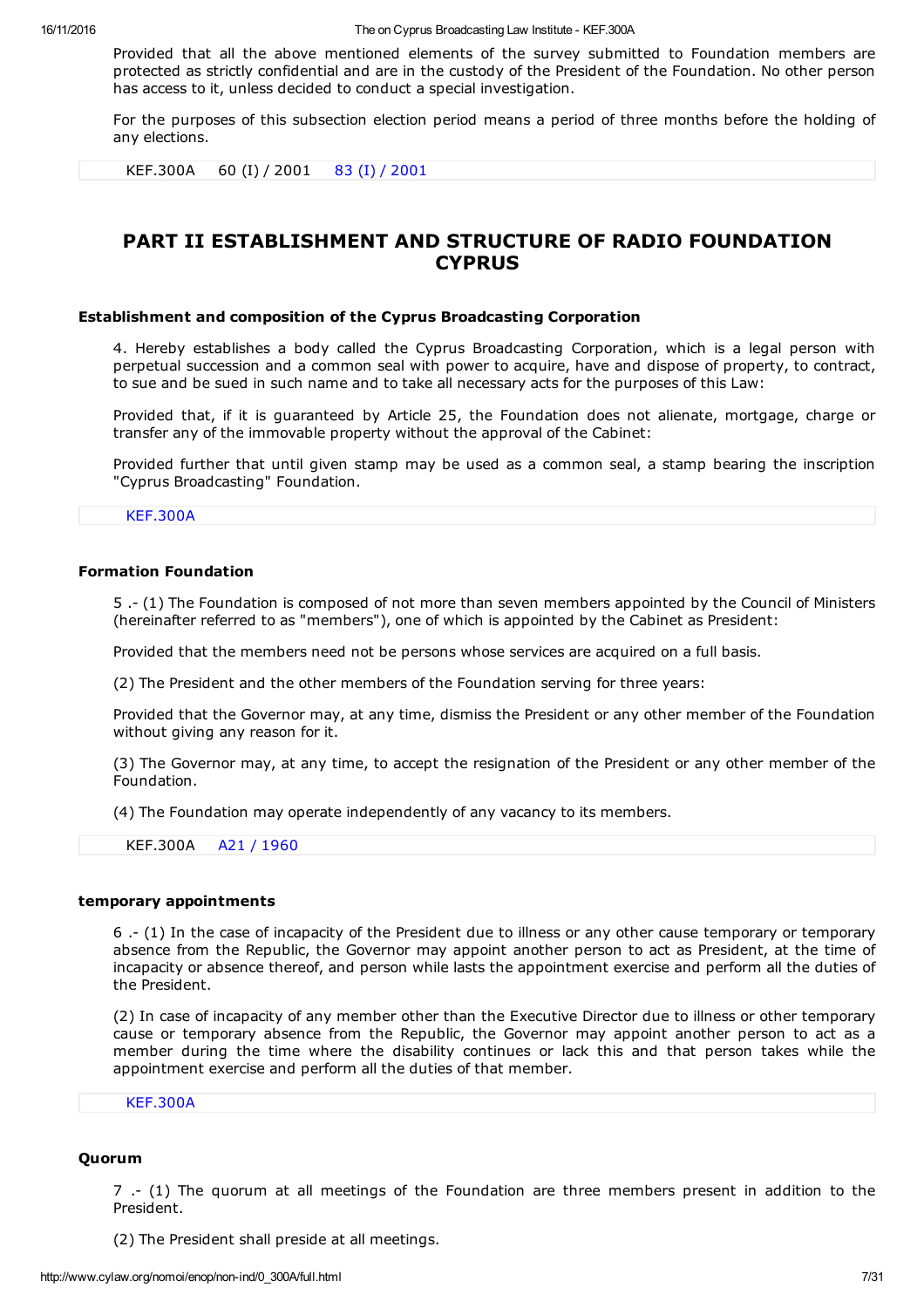(3) Where the votes of the persons present at the meeting in respect of any matter is divided equally, the Chairman will have a casting vote except his own.

KEF.300A A21 / [1960](http://www.cylaw.org/nomoi/enop/ind/0_300A/section-sc758c8a43-7874-429c-b8b1-e38b650d7c56.html)

#### permanently Decrees

8. Subject to the provisions of this Law, the Foundation may issue permanent regulations to regulate its own procedure generally, and, in particular, but without prejudice to the generality of the foregoing, with respect to the convening of meetings, the notice given for such meetings , procedures to, the minutes and the opening, keeping, closing and audit of accounts.

[KEF.300A](http://www.cylaw.org/nomoi/enop/ind/0_300A/section-scde9a23a1-438f-47cc-a2b2-0570916d7ceb.html)

# **Director-General**

9 . (1) The Foundation Officer known as the General Manager is the chief executive officer of the Foundation and is responsible for the implementation of the Foundation's policy and administration of daily work.

(2) The Foundation shall delegate to the Director General such of its functions under this Act that are necessary to make him capable of effectively directing all kinds daily work of the Foundation.

(3) The post of Director-General made by the Board of the Foundation or permanent appointment to that position or appointment contract the duration of which may not exceed four years at a time.

(4) The decision of the Board is submitted to the Cabinet for approval.

(5) If the Cabinet does not approve the above nomination should be specific reasons for the decision.

KEF.300A 39/1963 [238/1991](http://www.cylaw.org/nomoi/enop/ind/0_300A/section-scda894fe9-66e0-47c3-a0bc-6cc3051db73d.html)

# PART IIA POWERS OF MINISTER

### Powers of Minister regarding the Foundation

9A .- (1) The Minister may, wake advisory opinion of the Foundation, issue for this generic quidance as to the exercise of his powers, which are necessary for the general interest of the Republic, and the foundation must apply any such Directive.

(2) The Foundation shall provide to the Minister, on demand of reports, accounts and other information related to the ownership and activities of  $\sim$  the Foundation shall also provide every facility to check this information at any time and way he wanted reasonably require.

(3) The Minister of Education and Culture, for the convenience of the language policy, may, when it deems it necessary, with instructions to the Foundation to determine, as regards some or all of the Foundation's emissions, general or specific criteria governing the quality of the language used and compliance with the language policy of the Republic.

KEF.300A 39/1963 8 (I) / [1998](http://www.cylaw.org/nomoi/enop/ind/0_300A/section-sc58f907aa-feb6-4e4b-9c7a-a6113818fbf9.html)

# PART III THE FOUNDATION STAFF

#### Employees of the Foundation

10. The Foundation appoints employees as it considers necessary to perform its functions under this Act to such conditions of service as may be decided.

### [KEF.300A](http://www.cylaw.org/nomoi/enop/ind/0_300A/section-sc4dd4ac3f-1434-4e6a-9b0a-18f15cf9816e.html)

Some persons are civil servants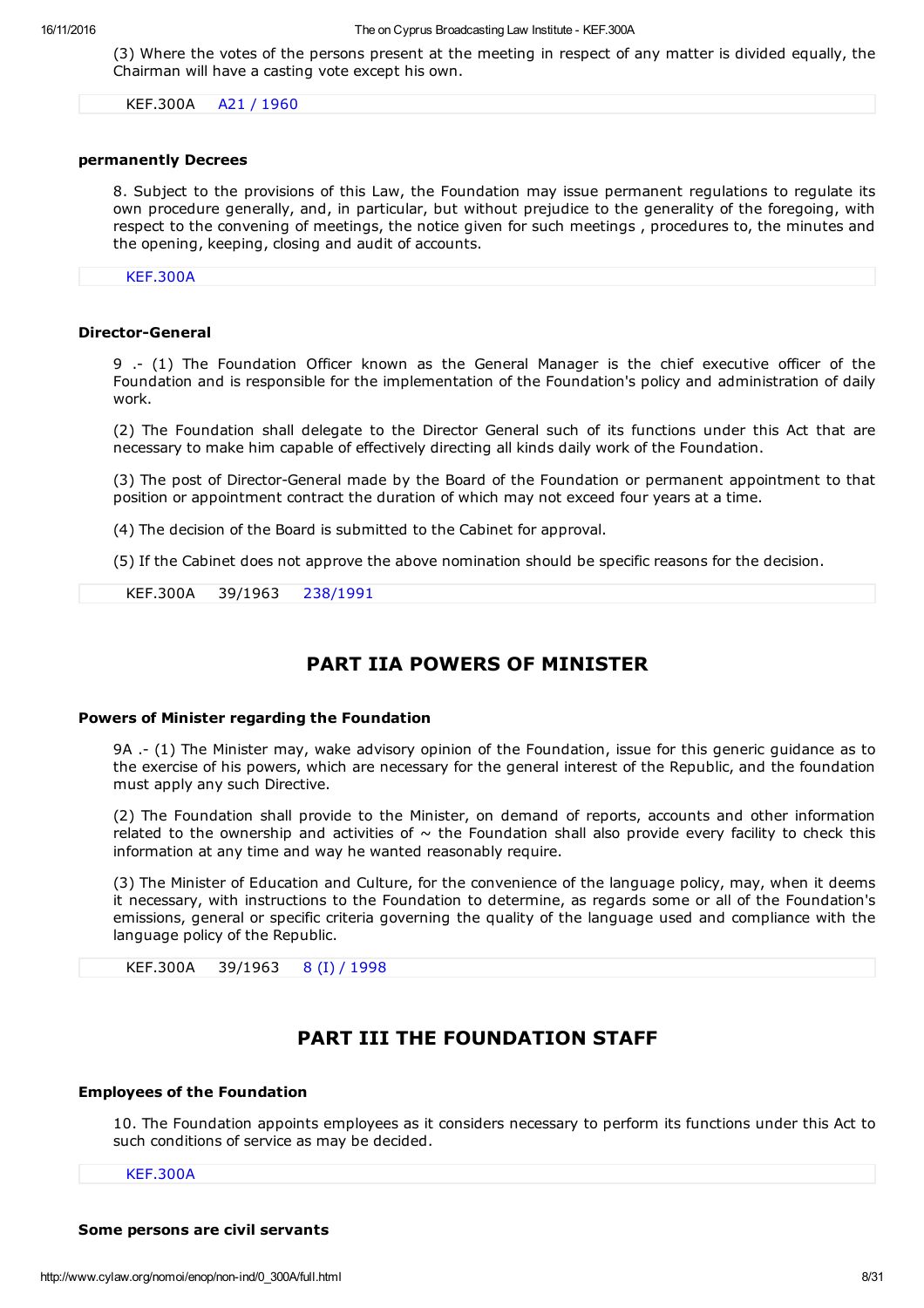11 . (1) The President, General Manager, all members and employees of the Foundation are considered employed in the public service within the meaning of the Criminal Code or any law amending or replacing it.

(2) The Foundation is considered as a public body for the purposes of the Public Bodies and Public Positions (Appointments) Act or any law amending or replacing it and the President, General Manager, members and employees of the Foundation are considered to hold public office for purposes of that Act.

[KEF.300A](http://www.cylaw.org/nomoi/enop/ind/0_300A/section-sc988b09d2-43d7-494e-9924-3efc2a37dad1.html)

### Power to issue regulations relating to employees

12 . (1) The Foundation may, with the approval of the Cabinet, make regulations generally refer to the terms of the Foundation staff service and in particular, but without prejudice to the generality of the foregoing, may make regulations relating to

(A) the appointment, promotion, dismissal, discipline, pay and leave, and the security given by these officials  $\sim$ 

(B) appeals from those employees against dismissal or other disciplinary action  $\sim$ 

(C) the granting of pensions, gratuities and other retirement benefits to these employees and their dependents and to grant bonuses to property or dependents of deceased employees of Foundation  $\sim$ 

(D) the establishment and maintenance of health care funds, pension funds or provident funds and contributions payable to them and the benefits derived therefrom.

(2) Regulations made under this section, in which regulated staff matters, including the terms of service and evaluation of personnel, may have retroactive effect:

Provided that the Regulations with retroactive effect will not apply to decisions, acts and / or omissions in the sense of Article 146.1 of the Constitution in relation to which on the day of publication of the regulations in the Gazette not the deadline has passed Article 146.3 of the Constitution or cancellation request pending before the Supreme Court, or if it has already been taken for such a cancellation request will not have passed the appeal deadline or pending appeal affecting such decision.

KEF.300A 7 (I) / [2001](http://www.cylaw.org/nomoi/enop/ind/0_300A/section-scea393648-3aa6-4695-add8-4a46b2e845f1.html)

## Officials seconded from the Government service

13 .- (1) The Foundation, subject to the provisions of the article, that employs employees those who are employees of the permanent staff of the Government or serving under contract to the Cyprus Government which the Cabinet may distract from the Government service at the date of ownership transfer.

(2) The Governor may at any time terminate the secondment of staff who is seconded to the service of the Foundation under the provisions of this article, but no request made by the Foundation to the Cabinet to stop the posting of any such employee unless the Foundation first give the employee a written notice of intention to make such request.

# [KEF.300A](http://www.cylaw.org/nomoi/enop/ind/0_300A/section-sc909e2812-3383-4b86-ae29-20d365d5c018.html)

## Job Offers from the Foundation

14 .- (1) three years Entos year and four months from the date of ownership transfer, the Foundation offers each employee seconded to the Institute by the department of the Cyprus Government work with such terms and conditions as may be exposed to this offer.

(2) For the purposes of subsection (1) of this established Commission Arbitrators composed of three members, appointed by the Cabinet, one of which is legally qualified to be president, and anyone seconded employee receives job offer from Foundation under subsection (1) may submit an appeal to the Commission if it considers that the terms and conditions contained in this offer are less favorable than those enjoyed at the time of the offer.

(3) The Commission hears and decides on any appeal under the provisions of subsection (2) of this section and may dismiss the appeal or may return to said supply to the Foundation to further review or may convert the terms and conditions of any such supply and when any supply conditions converted as mentioned above, this offer is made then to the official, the type was converted.

(4) The Commission does not change the terms and conditions contained in any offer simply because it is in every respect the same or better than the conditions enjoyed that person on the date of the offer if the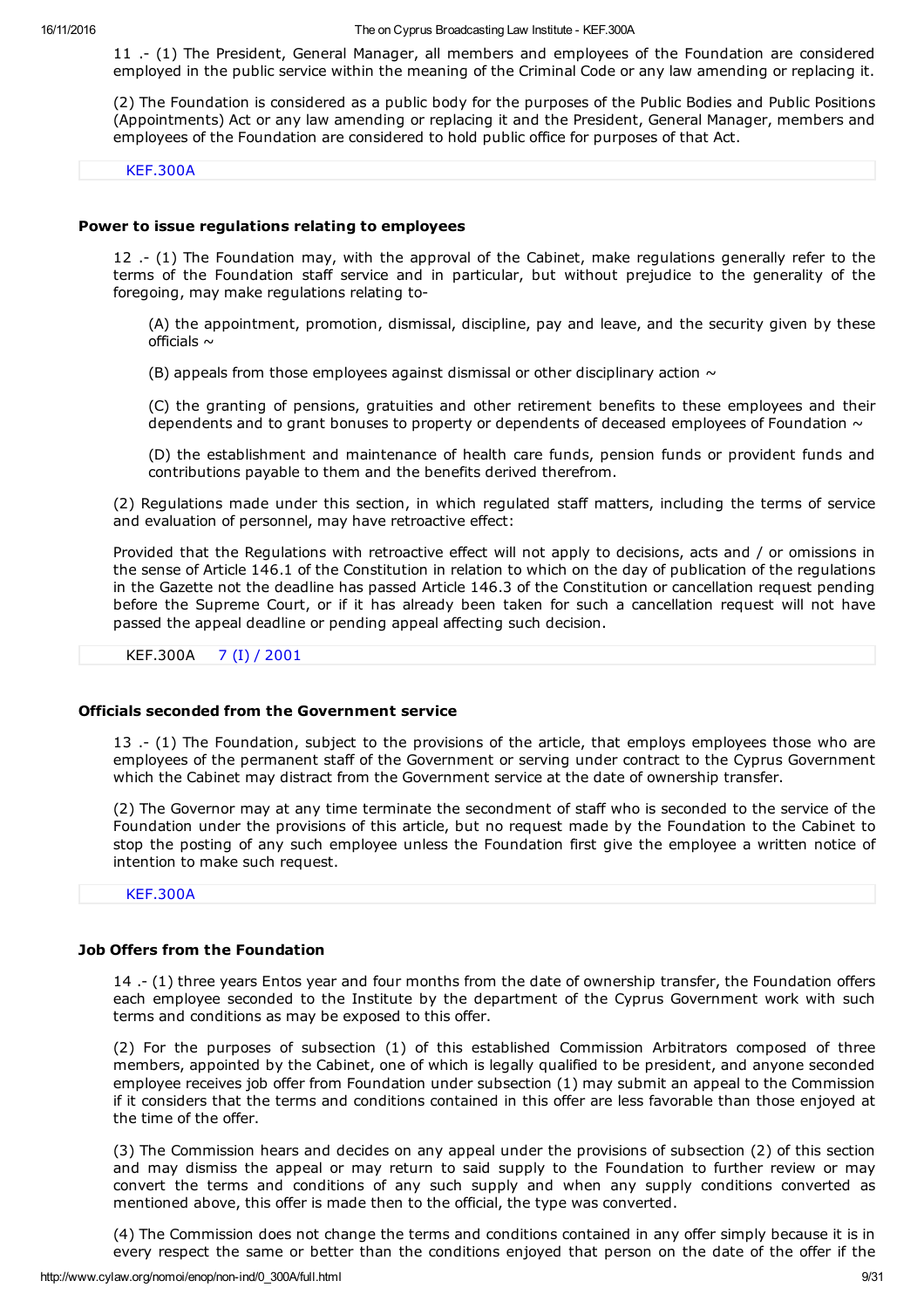terms and conditions in their entirety, in the Commission's opinion, offer substantially equivalent or greater benefits.

(5) (a) For purposes of hearing appeals and settlement, the Commission has quorum if present a member other than the President.

(B) The Chairman shall preside at all appeals to the Commission:

Provided that when the votes of the members present in respect of any appeal or matter to them is equally divided, the President shall have a casting vote except his own.

KEF.300A 20/1960 27/1961 69/1961 [26/1962](http://www.cylaw.org/nomoi/enop/ind/0_300A/section-scc87a4bdc-039a-4151-a38d-9586ff87be9c.html)

## Result refusal labor supply with the Foundation

15 . (1) An employee who fails within a year to accept written offer made to him by the Foundation pursuant to Article 14 shall be deemed refused this offer.

(2) If an employee refuses job offer made to him by the Foundation in accordance with this Part, the obligation imposed by subsection (1) of section 13 the Foundation to employ the employee is terminated by the end of the six months period immediately after the date of such refusal.

[KEF.300A](http://www.cylaw.org/nomoi/enop/ind/0_300A/section-sc77585fed-c4d1-47dd-ad88-5e86cde1e076.html)

# Acceptance by the Foundation offer

16. When an employee accepts job offer made in accordance with Article 14 of the service of the Foundation considered that began service in the Cypriot Government considered terminated on the date specified in that offer.

[KEF.300A](http://www.cylaw.org/nomoi/enop/ind/0_300A/section-scd89cc885-7c03-4dc7-b922-949b25f2e4ed.html)

# PART IV FUNCTIONS OF THE FOUNDATION

### Public service broadcasting and commercial or other activities

16A . (1) The Foundation is hereby set as the public service broadcasting provider in the Republic.

(2) The Foundation fulfills its mission to undertake under subsection (1) to operate as a provider of audiovisual services, both radio and television programs, ie linear services and non-linear services, including on-demand services, according with the provisions of this Law and on the Cyprus Broadcasting Corporation (Public Broadcasting Service) Regulations 2003, subject to the terms, conditions or restrictions of licenses or authorizations granted to the Foundation under the Radiocommunications Act 2002, as may be amended or replaced or the Regulation of Electronic Communications and Postal Services Law of 2004, as may be amended or replaced.

(3) The Foundation may be engaged in trade or business, if they do not affect the fulfillment of this mission entrusted to it under subsection (1).

(4) For purposes of the mission of funding assigned to it under subsection (1), the Foundation may use all of the following instruments:

- (A) public aid in accordance with Article 24A
- (B) to collect revenues from commercial or other activities that may be exercised under this Act,
- (C) receive sponsorship in accordance with Article 17B, and
- (D) borrow in accordance with Article 23 or issue securities in accordance with Article 24.

116 (I) / [2003](http://www.cylaw.org/nomoi/enop/ind/0_300A/section-sc70f23591-96c5-a023-59dc-26df88de585d-aifcb06869-02cb-4382-6936-869a6bb5a0bc.html) 117 (I) / [2010](http://www.cylaw.org/nomoi/enop/ind/0_300A/section-sc70f23591-96c5-a023-59dc-26df88de585d.html)

# Obligations of the Foundation in connection with the conduct of trade or other activities

16B. Subject to the provisions of Article 16A, the Foundation must conduct commercial or other activities so as to ensure that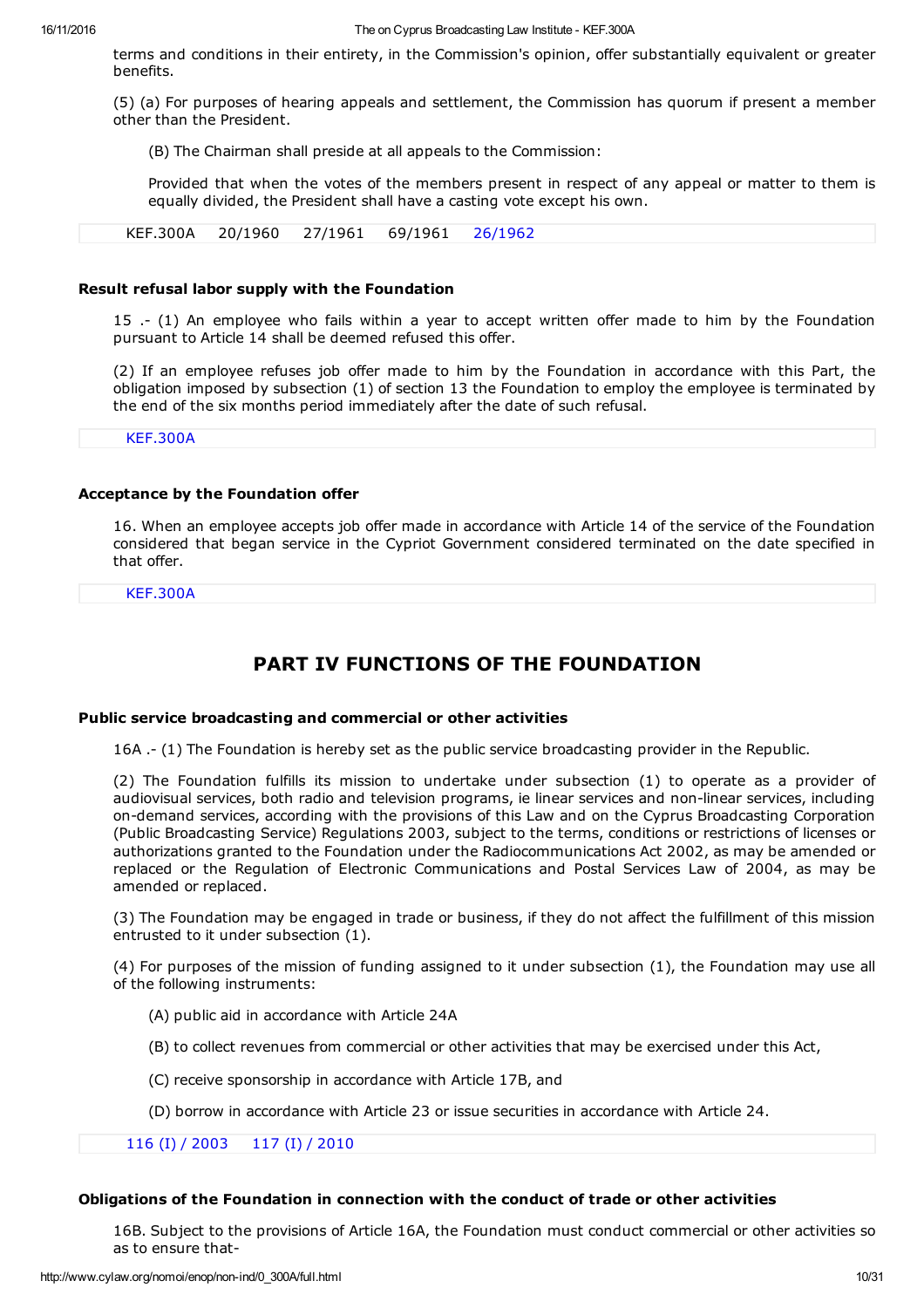16/11/2016 The on Cyprus Broadcasting Law Institute KEF.300A

(A) provide additional choice to the listener and the viewer, without degrading the overall level of the Foundation's programs;

(B) comply with the relevant laws and regulations in force in the Republic;

(C) ensure resources for reinvestment in programs broadcast by the Foundation, including programs broadcast in the provision of public service broadcasting;

(D) are carried out in general terms and conditions that do not affect competition to an extent contrary to the common interest free and, provided on a fair basis for pricing reflecting the principle of cost orientation and transparency;

(E) kept in a transparent manner in separate accounts in accordance with the provisions of Article 24B, data in relation to, inter alia, costs and revenues from them.

116 (I) / [2003](http://www.cylaw.org/nomoi/enop/ind/0_300A/section-sc446d3ca8-acea-5afb-1e58-3c6d7652b17a-aifcb06869-02cb-4382-6936-869a6bb5a0bc.html) 96 (I) / [2004](http://www.cylaw.org/nomoi/enop/ind/0_300A/section-sc446d3ca8-acea-5afb-1e58-3c6d7652b17a.html)

### general operation

17 . (1) Subject to the provisions of Article 16A, the task of the Foundation's

(A) to work with audio and / or image of public service broadcasting for reception by the public;

(B) to control and operate the plant and the machinery acquired or to be acquired by the Foundation pursuant to the provisions of this Law;

(C) to monitor and operate the assets of the Foundation in a way that may be deemed appropriate;

(D) promote the development of the broadcasting service either in Cyprus or abroad according to the extent possible, consistent with recognized international practice;

(E) to advise the Minister on all matters relating to the broadcasting service and issues that belong to the general Foundation.

(2) For the purposes of subsection (1) of this section, the Foundation may, either by his name or by any representation agreement

(A) erect, maintain and operate transmission and receiving stations;

(B) install and operate wired broadcasting service to the public;

(C) to make arrangements with the Government for the purpose of obtaining licenses, rights, privileges and concessions;

(D) to produce, manufacture, purchase or otherwise acquire, and sell or otherwise has gramophone records and other mechanical drives and materials and instruments for use in relation to films and records and to use regarding broadcasting service;

(E) supplies and receives from other persons subject to transmission;

(Ee) to adopt under the Wireless Telegraphy Act and the Regulations issued thereunder, required installation licenses, radio ownership and operation or televisions and sellers permits radios or televisions and collect the credit sanctioning fees for the issuance or renewal of such licenses in whatever way he deems appropriate, and to this end to make any other authority or person in those arrangements that would be necessary for the purpose of the collection;

(F) organize, equip and subsidizes public entertainment for broadcast purposes;

(G) to collect news and information anywhere in the world and in any manner he may deem proper and to establish and subscribe to news agencies;

(H) to establish offices or agencies in any part of the country;

(I) acquire or sell copyrights;

(J) to publish and circulate with or without end forms possible to contribute to the fulfillment of any of the functions of the Foundation;

(K) take any action that may be deemed appropriate for the purposes of improving people skills employed by the Foundation or the Foundation equipment performance, or the way in which this equipment is operated, including the provision of Foundation and assistance from other facilities for learning, education and research;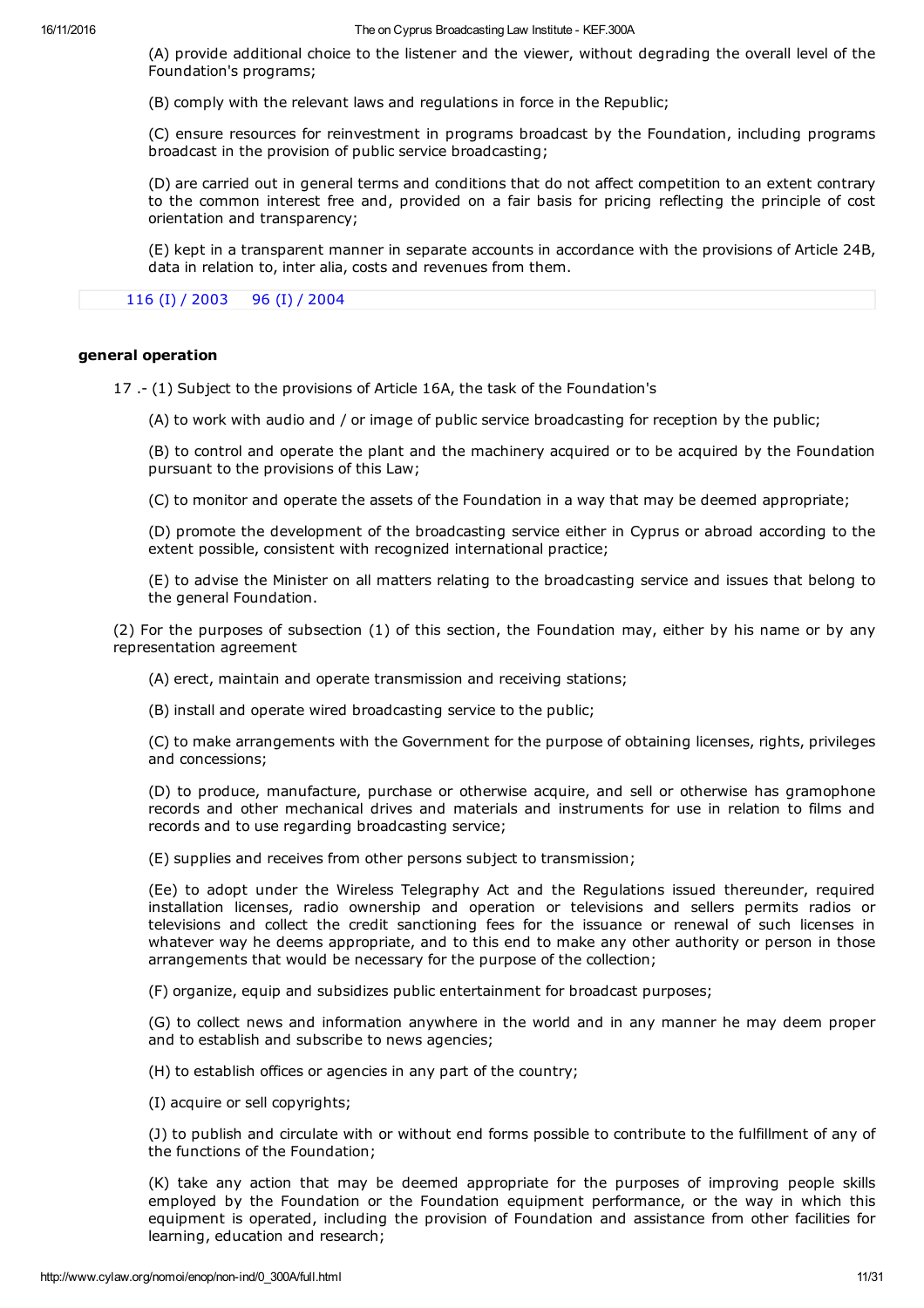(L) accept with or without end advertisements for broadcast provided they do not conflict with the general policy of the Foundation;

(L) the approval of the Cabinet to enter into arrangements with commercial radio interests with the lease of the Foundation of the use of sound and television transmitters and radio studios for some specific time:

Provided that any transmissions carried out by any such commercial organization will be conducted in accordance with the provisions of this Law and the policy established by the Foundation;

(N) to take all actions that the Foundation may deem necessary ca promote his duties.

KEF.300A 39/1963 61/1972 204/1991 8 (I) / [1998](http://www.cylaw.org/nomoi/enop/ind/0_300A/section-sc68a8340f-56fc-4712-aed7-e5ee9c3ca401-ln6ed1ad05-1343-4341-a4ff-295185b1efb1.html) 116 (I) / [2003](http://www.cylaw.org/nomoi/enop/ind/0_300A/section-sc68a8340f-56fc-4712-aed7-e5ee9c3ca401.html)

## Television advertising and teleshopping

17A .- (1) To Foundation may broadcast advertising and teleshopping spots, with or without pay, if not in conflict with the general policy of:

Provided that for the purposes of this Article, the term 'television advertising' does not include

(I) communication made by the Foundation for its own programs and ancillary products directly derived from those programs, or

(Ii) sponsorship announcements and product placements.

(2) The broadcasting of television advertising and teleshopping spots by the Foundation is subject to the following conditions:

(A) Television advertising and teleshopping shall be readily recognizable and distinguishable from editorial content. Without prejudice to the use of new advertising techniques, the Foundation must ensure that television advertising and teleshopping quite separate from other parts of the program service by optical and / or acoustic and / or spatial means:

Provided that the individual television advertising and teleshopping spots, other than in sports events transmissions, exempt from the provisions of paragraph (a) ∙

(B) where during the programs inserted television advertising or teleshopping Foundation must ensure that there is integrity of the programs affected, taking into account natural breaks in and the duration and nature of the program, and the rights of beneficiaries.

(C) the transmission of films made for television (excluding series of independent broadcasting, serials and documentaries), cinematographic works and news programs may be interrupted by television advertising and / or teleshopping once for each scheduled period of at least 30 minutes;

(D) the transmission of children's programs may be interrupted by television advertising and / or teleshopping once for each scheduled period of at least 30 minutes, provided the scheduled duration of the program is greater than 30 minutes.

- (3) It is prohibited:
	- (a) The insertion of television advertising or teleshopping during religious ceremonies ∙

(b) Television advertising for medicinal products and medical treatment available only on prescription under the respective effect on Medicinal Products for Human Use (Quality Control, Supply and Prices) ∙ laws

(C) teleshopping medicinal products for which a marketing authorization under the current effect on Medicinal Products for Human Use (Quality Control, Supply and Prices) Law.

(4) For the television advertising and / or teleshopping Foundation spirits must ensure that -

(A) are not aimed specifically at minors or depict minors consuming these beverages;

(B) does not link the consumption of alcohol to enhanced physical performance or to driving;

(C) does not create the impression that the consumption of alcohol contributes towards social or sexual success;

(D) does not allow to claim that alcohol has therapeutic qualities or that it is a stimulant, a sedative or;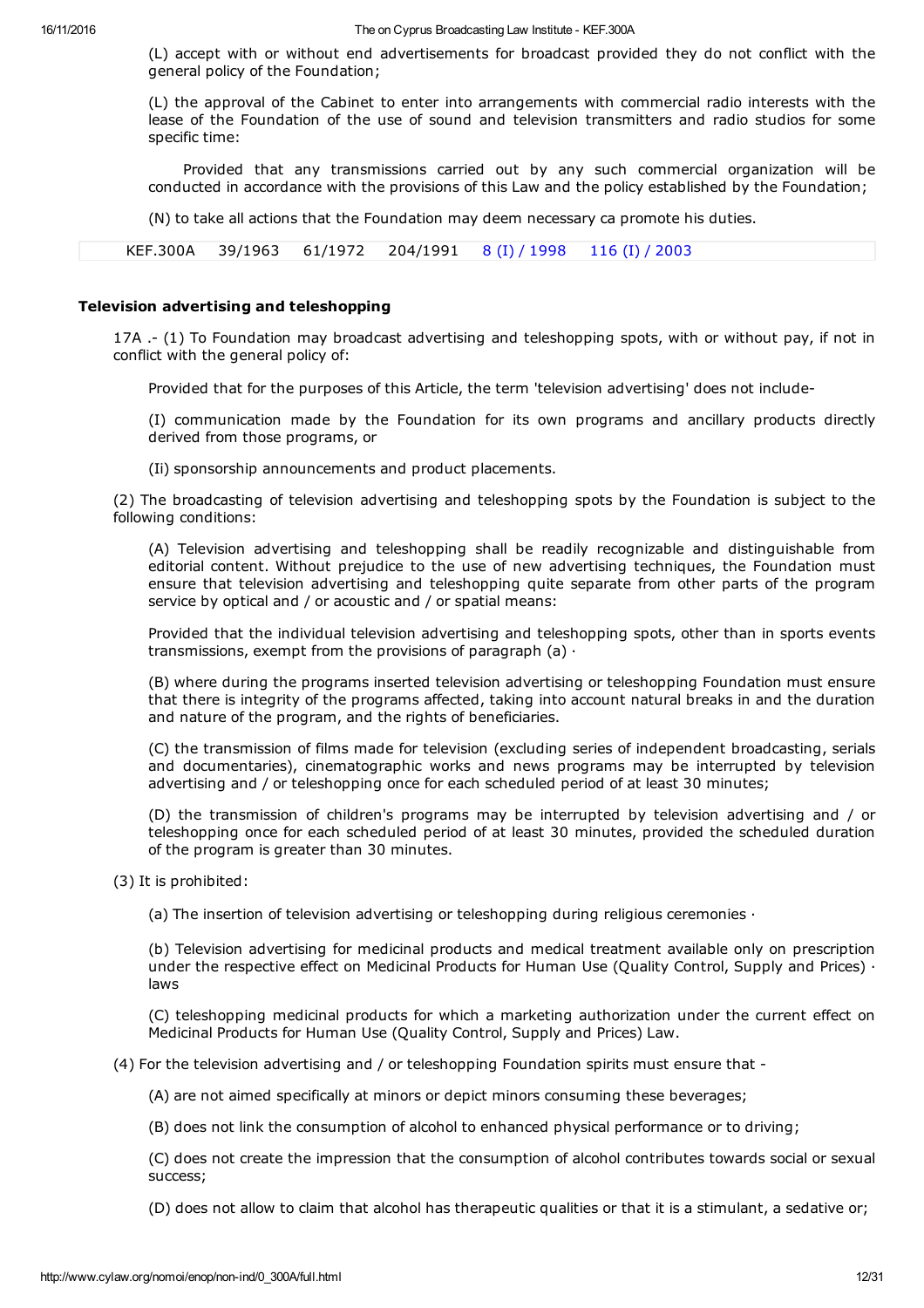16/11/2016 The on Cyprus Broadcasting Law Institute KEF.300A

(E) does not encourage immoderate consumption of alcohol and does not give a negative image of abstinence or consumption of the metered consumption;

(F) does not stress as being a beverage of their high alcohol content.

(5) The proportion of transmission time television advertising spots and teleshopping spots within a given clock hour shall not exceed 20%.

(6) The television advertising of children's toys are prohibited:

- (A) From 06.00 to 22.00 daily
- (B) from 06.00 to 23.00 during

Of (i) school holidays as defined in the applicable Regulations on Operation of Public Schools Secondary and Primary Education,

(Ii) Saturday and Sunday,

(Iii) the days preceding the above.

(7) H television advertising betting offices and gambling is prohibited from 06.00 until 23.00 daily.

KEF.300A 8 (I) / 1998 24 (I) / [2000](http://www.cylaw.org/nomoi/enop/ind/0_300A/section-scdbf72f10-0b47-4eec-9a32-f2da11d0d8fe-ln6ed1ad05-1343-4341-a4ff-295185b1efb1.html) 96 (I) / [2004](http://www.cylaw.org/nomoi/enop/ind/0_300A/section-scdbf72f10-0b47-4eec-9a32-f2da11d0d8fe-ai552708b0-a3ab-0511-0bc9-25bad2eb50b9.html) 172 (I) / [2006](http://www.cylaw.org/nomoi/enop/ind/0_300A/section-scdbf72f10-0b47-4eec-9a32-f2da11d0d8fe-ai3b2508a3-6791-cc4a-9879-6d37938aae3c.html) 117 (I) / [2010](http://www.cylaw.org/nomoi/enop/ind/0_300A/section-scdbf72f10-0b47-4eec-9a32-f2da11d0d8fe.html)

## Special provisions relating to political advertising during the election campaign of presidential or parliamentary elections or the European Parliament elections

17B .- (1) Notwithstanding the provisions of the Basic Law or any Regulations made thereunder, the political advertising broadcast during the election campaign of presidential or parliamentary elections or the European Parliament elections permitted by the Foundation, provided they meet the following conditions:

(A) Prior to the transmission of political advertising should be used optical and acoustic means of labeling as paid political advertising, so as to be clearly distinguished from other programs and other advertising;

(B) in the case of presidential elections, the spread of political advertising is allowed only for the candidates, and will be determined in this clearly, the candidate to whom the political advertising broadcast;

(C) in the case of elections or the European Parliament elections, the spread of political advertising is permitted only in favor of the candidates and will be determined in this clearly, the candidate to whom the political advertising broadcast;

(D) the political advertising is not negative advertising within the meaning attributed to it by this Article ∙

(E) the Foundation imparts political advertising under the same economic or other conditions for all candidates in case of presidential elections for all candidates if elections or the European Parliament elections, as appropriate.

(F) the Foundation ensures as far as possible the conditions equal percentage of time the ad policy between the candidates in case of presidential elections between candidates if elections or the European Parliament elections, as appropriate, both within the area and outside this, as well as when it is transmitted during prime time or prime.

(2) Regarding the political advertising time broadcast the Foundation, the provisions of Article 34D of the Radio and Television Stations Law.

(3) Notwithstanding the provisions of subsection (2) of section 34D of the Radio and Television Stations Law prohibits the advertising policy transmission fifty-five hours before the start time of the vote during the day of the presidential or parliamentary elections or election the European Parliament, as appropriate.

(4) Candidates in the case of the presidential elections and the candidates in the case of elections or the European Parliament elections or independent candidate, as applicable, shall, five days prior to transmitting the first political ad, submit to broadcasting authority the agreed with the foundation of their political advertising recording and transmission program.

(5) The Foundation before the transmission of any political advertising is obliged to immediately notify the Broadcasting Authority agreement for its transmission, its content and the time of transmission.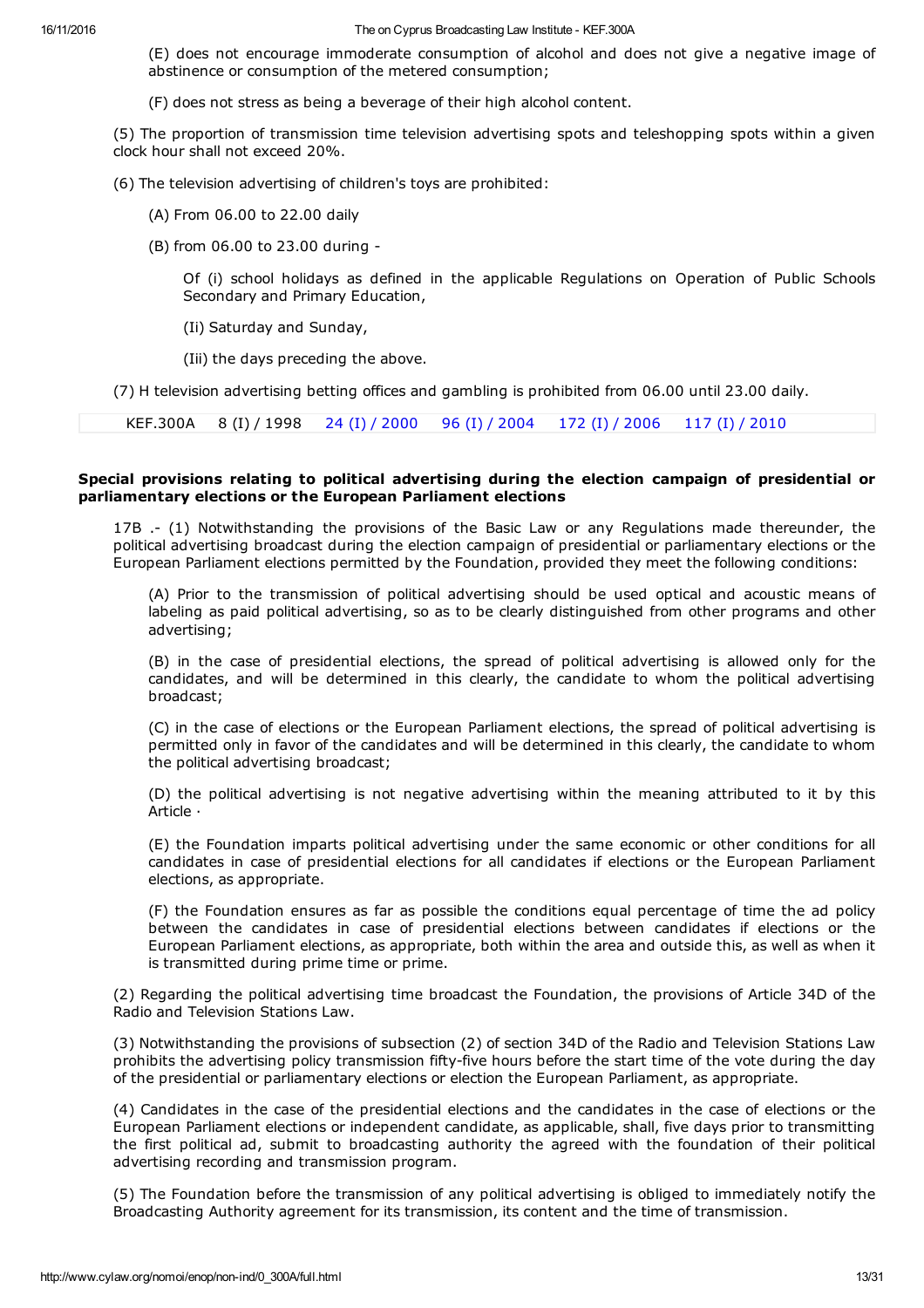(6) (a) Where the Broadcasting Authority found that any political advertising has covered the specified under subsection (2) of this section time, give instructions to the Foundation not to transmit any other such political advertising, and the Foundation has to refrain from any further such advertising broadcast.

(B) Where the Foundation violates the provisions of this Article, the provisions of paragraph (c) of subsection (1) of section 22B.

(7) For the purposes of this Article;

"Negative advertising" means any communication or message format transmitted in return for payment or for similar consideration and aimed at undocumented unfavorable view opponent or party ∙

"Election period" means the period of forty days preceding the date of holding of presidential or parliamentary elections or the European Parliament elections, as appropriate, and if the presidential elections at the date of which is not elected president, any candidates presidents, and a new vote will be held at a later date, include the period from the date of the first vote until the new vote to be held ⋅

"Candidate" means:

(A) in the case of the presidential election presidential candidate in the meaning of the Elections (President and Vice President of the Republic) Law.

(B) in the case of elections:

(I) a person submitting an application based on the Election of Members of House of Representatives Act if the person is exposed to the election individually; or

(Ii) the combination of a party or coalition combining several collaborating parties or combining independent when candidates based on the Election of Members of the House of Representatives Law exposed or will be exposed to the election in association and

(C) in the case of European Parliament elections:

(I) a person submitting an application based on the Law on Election of Members of Parliament Act if the person is exposed to the election individually, or

(Ii) the combination of a party or coalition combining several collaborating parties or combining independent when candidates based on the Law on Election of Members of Parliament Act exposed or will be exposed to the election in combination:

Provided that, where necessary for the purposes of this Article, this action by the candidate, for the case of a combination, by this act a person legally authorized to represent him.

"Prime time" means the time broadcaster broadcast period between the hours of 19:00 to 22: 00  $\cdot$ 

"High Rate" means the period of radio emission agency period between the hours of 6:00 to 9:00 and 12:00 to 14:00.

23 (I) / [2003](http://www.cylaw.org/nomoi/enop/ind/0_300A/section-sc1acb7ecf-ae26-e260-a168-d78c81fd51d5-ai75566d36-6fcb-469d-8f28-32293f436e71.html) 83 (I) / [2006](http://www.cylaw.org/nomoi/enop/ind/0_300A/section-sc1acb7ecf-ae26-e260-a168-d78c81fd51d5-ai7d83a0cb-f4ef-3d02-cc60-55bafecba112.html) 18 (I) / [2009](http://www.cylaw.org/nomoi/enop/ind/0_300A/section-sc1acb7ecf-ae26-e260-a168-d78c81fd51d5-aia82b5545-3d5a-be21-fe51-132b1dfbdac3.html) 117 (I) / [2010](http://www.cylaw.org/nomoi/enop/ind/0_300A/section-sc1acb7ecf-ae26-e260-a168-d78c81fd51d5.html)

# Sponsorship

17C .- (1) The audiovisual media services transmitted by the Foundation and the programs that are sponsored shall meet the following requirements: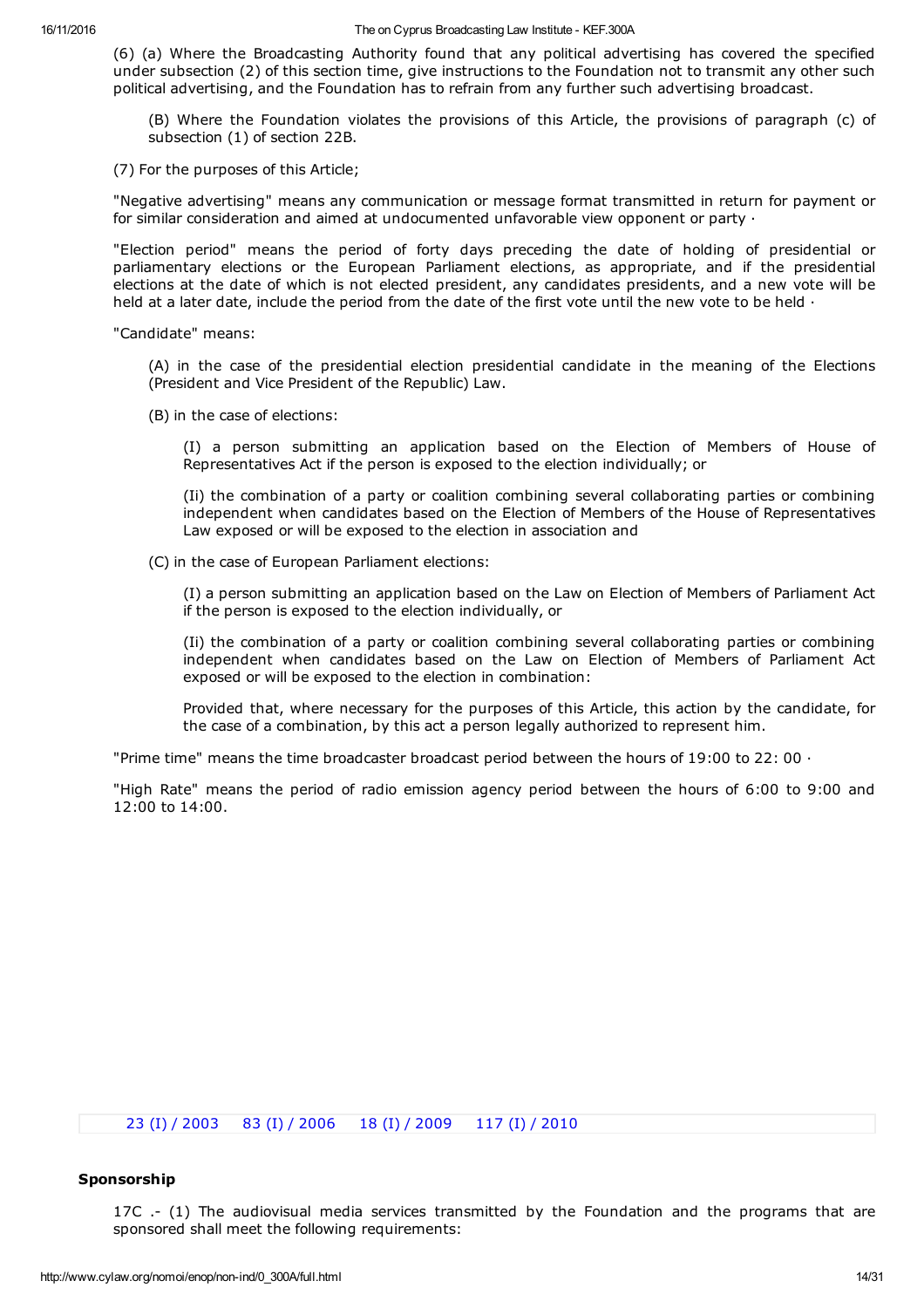(A) their content and, with regard to television broadcasting, their scheduling, may in no circumstances be influenced in such a way as to affect the responsibility and editorial independence of the Foundation;

(B) they must not directly encourage the purchase or rental of goods or services, in particular by making special promotional references to those goods or services;

(C) viewers must be clearly informed of the existence of a sponsorship agreement. Programs that are sponsored must be clearly marked with the name, logo and / or any other symbol of the sponsor such as a reference to the product or product or service or services with distinctive signal in an appropriate way for programs at the beginning, during and / or the end of programs.

(2) Audiovisual media services transmitted by the Foundation or the programs may not be sponsored by undertakings whose principal activity is the manufacture or sale of cigarettes and other tobacco products.

(3) The sponsorship of audiovisual media services transmitted by the Foundation or programs by undertakings whose activities include the manufacture or sale of medicinal products and medical treatment may promote the name or image of the undertaking, but not specific medicinal products or medical treatments available only prescription in the Republic.

(4) The Foundation may not accept sponsorship for news and current affairs programs such as news and current affairs programs:

Provided that the above prohibition excludes weather forecasts, stock market reports and the exchange notes, and sports news.

(5) The appearance of a sponsorship logo during children's programs, documentaries and religious programs allowed only three minutes at the beginning of the program and three minutes before the program ends.

KEF.300A 8 (I) / [1998](http://www.cylaw.org/nomoi/enop/ind/0_300A/section-scf8c76844-838a-4d16-b3bb-85727cd12e82-ln6ed1ad05-1343-4341-a4ff-295185b1efb1.html) 23 (I) / [2003](http://www.cylaw.org/nomoi/enop/ind/0_300A/section-scf8c76844-838a-4d16-b3bb-85727cd12e82-ai75566d36-6fcb-469d-8f28-32293f436e71.html) 116 (I) / [2003](http://www.cylaw.org/nomoi/enop/ind/0_300A/section-scf8c76844-838a-4d16-b3bb-85727cd12e82-aifcb06869-02cb-4382-6936-869a6bb5a0bc.html) 117 (I) / [2010](http://www.cylaw.org/nomoi/enop/ind/0_300A/section-scf8c76844-838a-4d16-b3bb-85727cd12e82.html)

### right of reply

17D .- (1) Without affecting other applicable civil, administrative or criminal law, any natural or legal person, regardless of nationality or the country of registration, whose legitimate interests, in particular the price and reputation because of incorrect or inaccurate information during the program are, for the Foundation, the right to reply or to resort to equivalent remedies.

(2) The Broadcasting Authority shall ensure that the actual exercise of the right of reply or the right to equivalent remedies is not hindered by the imposition of unjustified terms or conditions.

(3) The Foundation may reject the request for reply or action equivalent remedies in the following situations:

(A) Unless the conditions of subsection  $(1) \cdot$  or

(B) the fulfillment of this request involves the commission of an offense or gives rise to civil liability by the broadcaster or contrary to morality.

(4) In case of rejection by the Foundation of the request to reply or in cases you do not respond within fifteen days, the applicant may apply to the Broadcasting Authority to review the request. If the Broadcasting Authority considers justified request, asking the Foundation to implement this Article.

(5) The answer displayed or announced within seven days from its receipt, or from the day the Broadcasting Authority asks the Foundation to implement this Article. The answer is displayed or communicated, preferably in the same program that was mentioned. This obligation exists independently from each other any liability, civil or criminal, and the right to compensation of the victim.

(6) If the Foundation is entitled to limit its extent reply transmission wherever disproportionately lengthy compared with the reference that caused it, without prejudice, however, in any case, the essence of.

KEF.300A 8 (I) / [1998](http://www.cylaw.org/nomoi/enop/ind/0_300A/section-scea8e678f-26d8-4c0c-843a-fa8fb31732d9-ln6ed1ad05-1343-4341-a4ff-295185b1efb1.html) 23 (I) / [2003](http://www.cylaw.org/nomoi/enop/ind/0_300A/section-scea8e678f-26d8-4c0c-843a-fa8fb31732d9-ai75566d36-6fcb-469d-8f28-32293f436e71.html) 96 (I) / [2004](http://www.cylaw.org/nomoi/enop/ind/0_300A/section-scea8e678f-26d8-4c0c-843a-fa8fb31732d9-ai552708b0-a3ab-0511-0bc9-25bad2eb50b9.html) 117 (I) / [2010](http://www.cylaw.org/nomoi/enop/ind/0_300A/section-scea8e678f-26d8-4c0c-843a-fa8fb31732d9.html)

### Free cover general interest events

17E .- (1) The Foundation has the right to free coverage of events of general interest for which it has been given an exclusive right.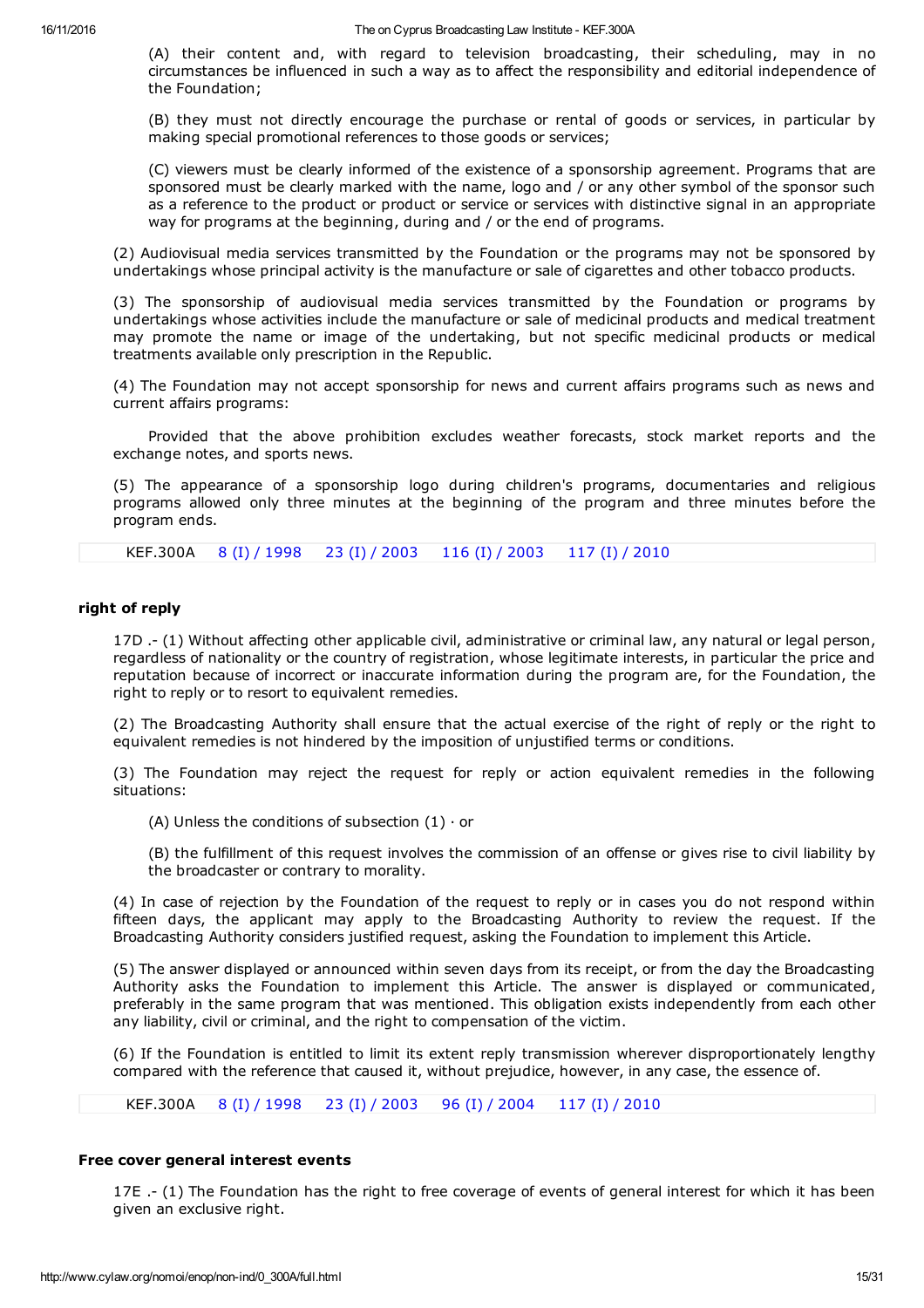(2) The copyright and the right to life protection and other rights are not affected in any way by subsection (1).

(3) The right coverage limited to preprogrammed news. The duration of coverage will be such as to the type of the news broadcast, but should not exceed three minutes. Especially on sporting events during the coverage will not exceed three minutes per match day.

(4) The right cover must be made so as to not affect the fact. There is no right coverage in cases where the public interest is affected or jeopardized the safety of the public or the state or where the transmission or sound or video may affect the event.

(5) Event Organizer may require payment of a ticket for the Foundation entering the room where the event takes place and additionally may claim damages for any loss incurred due to the coverage.

(6) Prior to the exercise of the right cover, the Foundation must give reasonable notice to the organizer. The organizer is obliged to inform the Institute as soon as possible if they are special technical arrangements for cover.

(7) If the technical arrangements may not be satisfactory for all licensed stations and Foundation warned about coverage, preference is given to those who have made contractual obligations with the organizer or sponsors. The organizer can give preference to licensed stations or the Foundation that can better reflect the nature and content of the event for which you will be covering.

(8) If the Foundation contracted event transmission or preference for coverage is liable to the signal available to other licensed stations to which the live coverage was denied, against payment of a reasonable price.

(9) The organizer of the event or sponsor who has a contract with the Foundation for exclusive coverage of the event is obliged to allow another licensed station to make a coverage, which may, in accordance with subsection (8) use the signal and all licensees stations interested.

(10) The material was not used for cover must be scrapped in a month at the latest after receipt and to inform the organizer about. The material used for the cover may be stored as an archive. Archive material can be used again only when there is a direct correlation with other event.

(11) The cover can not precede the completion of the event.

(12) When the cover is made of a material made available by licensed station had exclusive right, this plant licensee logo must appear at short cover.

(13) For the purposes of this section the term "licensed station" has the meaning assigned to it by the Radio and Television Law of 1997 stations.

KEF.300A 8 (I) / [1998](http://www.cylaw.org/nomoi/enop/ind/0_300A/section-sc189f3e6b-0ca8-4691-b702-cc8388c073e8-ln6ed1ad05-1343-4341-a4ff-295185b1efb1.html) 23 (I) / [2003](http://www.cylaw.org/nomoi/enop/ind/0_300A/section-sc189f3e6b-0ca8-4691-b702-cc8388c073e8.html)

# Transmission of short excerpts of great interest events

17F .- (1) The Foundation, when it carries out exclusive broadcasting rights of events of high interest to the public, it must offer other broadcasters established in the Republic or in another member state, short extracts of events of high interest to the public, solely for the purposes of general news programs, namely news and current affairs programs on fair, reasonable and non-discriminatory, economic or other, conditions. These terms are announced well in advance of the event by the Foundation when it holds the exclusive broadcasting rights, in order to allow sufficient time to interested parties for the right of access.

(2) The Foundation, if it holds exclusive events broadcasting rights of high interest to the public, must take care to ensure that reported in subsection (1) access, giving interested broadcasters to freely choose, subject to the conditions referred to in subsection (3), short extracts from the Foundation's signal.

(3) The transmission of extracts from a broadcaster obtains access to these excerpts from the Foundation in accordance with the provisions of this article is subject to the following conditions:

(A) Excerpts may be used solely for general news programs, namely news and current affairs programs:

Provided that the reporting extracts may be used in on-demand services only if the same program is offered on a deferred basis by the same media service provider ∙

(B) the transmission of passages may be made after the end of the event for a period not exceeding 24 hours from the end of the event ∙

(C) the duration of transmission of excerpts of the event may not exceed 180 seconds and can not be repeated more than three (3) times a day by the end of the event ∙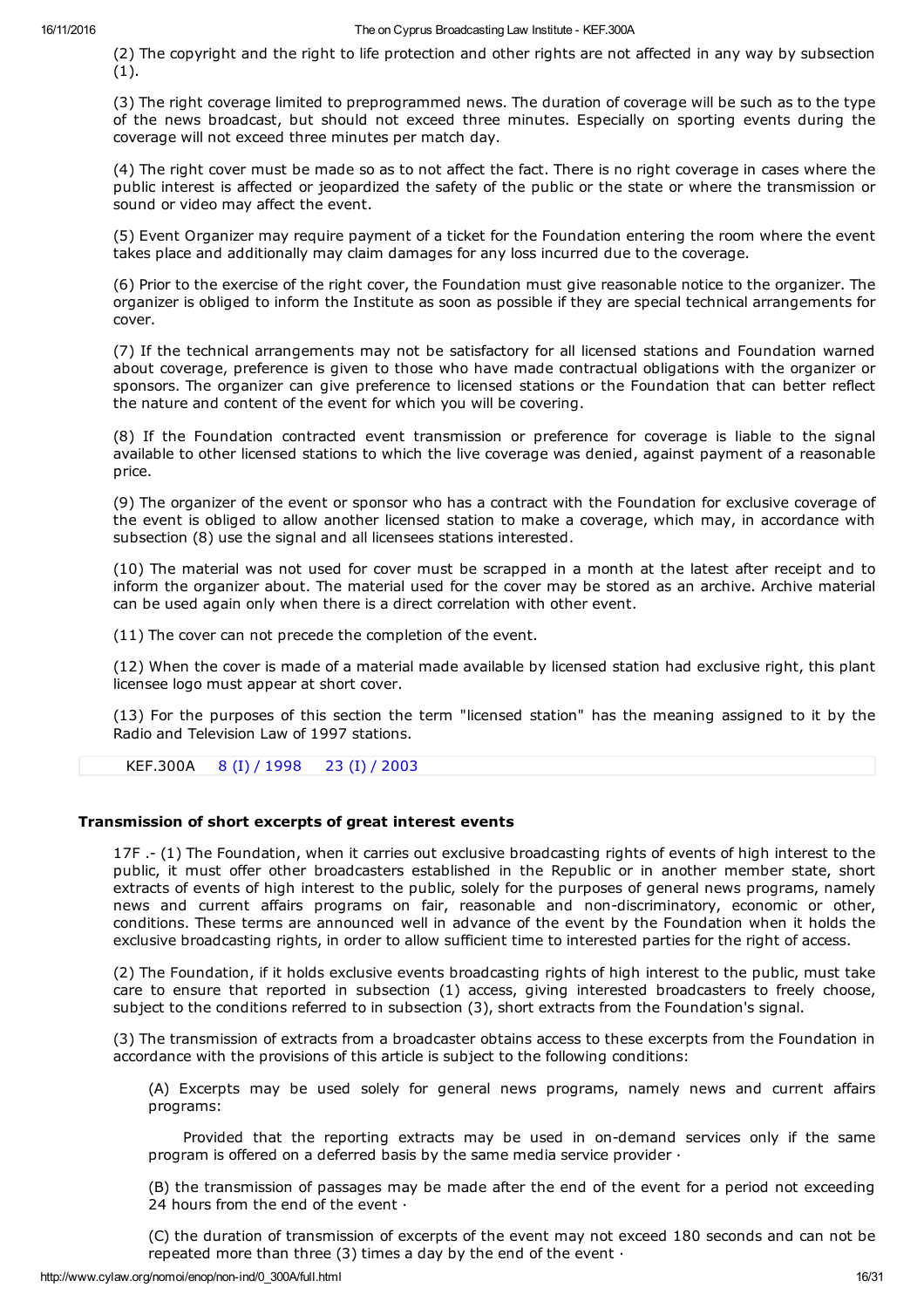16/11/2016 The on Cyprus Broadcasting Law Institute KEF.300A

(D) where compensation is required, it may not exceed the costs directly incurred in providing access ∙

(E) throughout the display duration of these passages, the broadcaster who alleges must maintain the display of the Foundation logo, if it is secured that access to these clips:

Provided that if the Foundation gets access to short extracts from another broadcaster then subject to the provisions of paragraphs (a) to (e) of this subsection.

117 (I) / [2010](http://www.cylaw.org/nomoi/enop/ind/0_300A/section-sc048f71a3-2ee6-6774-f67f-c67112b82184.html)

### **Regulations**

17F. [Deleted]

Modification History [KEF.300A](http://www.cylaw.org/nomoi/enop/ind/0_300A/section-sc53b8d974-c49a-9f24-9464-6cbda001978d-ln6ed1ad05-1343-4341-a4ff-295185b1efb1.html) 23 (I) / [2003](http://www.cylaw.org/nomoi/enop/ind/0_300A/section-sc53b8d974-c49a-9f24-9464-6cbda001978d-ai75566d36-6fcb-469d-8f28-32293f436e71.html) 116 (I) / [2003](http://www.cylaw.org/nomoi/enop/ind/0_300A/section-sc53b8d974-c49a-9f24-9464-6cbda001978d.html)

### Exception

18. [Deleted]

Modification History [KEF.300A](http://www.cylaw.org/nomoi/enop/ind/0_300A/section-sc0cdda556-2d0a-7622-925f-4c3eec767270-ln6ed1ad05-1343-4341-a4ff-295185b1efb1.html) 117 (I) / [2010](http://www.cylaw.org/nomoi/enop/ind/0_300A/section-sc0cdda556-2d0a-7622-925f-4c3eec767270.html)

### **Transparency**

18A .- (1) The Foundation shall make available to the recipients of the easy, direct and permanent access to the following information:

(A) The name of the service provider as media;

(B) the geographic address at which the Foundation established;

(C) details of the Foundation, including his electronic mail address or website, to enable a rapid, direct and effective contact with him;

(D) where applicable, the competent regulatory or supervisory bodies.

(2) In applying the provisions of subsection (1), the Foundation shall make public those mentioned in the above paragraphs (a) to (d) information as follows:

(A) the daily view relevant "card" or rolling strip, so as to be readable by the public, at least once between the hours of 09.00 and 12.00 and at least two times between the hours of 19.00 and 22.00;

(B) permanently, in the service of the electronic program guide (EPG) and tilekeimenografisis (teletext) and prominently on the official website of the Foundation.

117 (I) / [2010](http://www.cylaw.org/nomoi/enop/ind/0_300A/section-scb33c3f3a-f593-b846-bfcd-2f62fe65f031.html)

## hatred

18B. The Foundation is forbidden to broadcast programs which contain any incitement to hatred based on race, sex, religion or nationality.

### 117 (I) / [2010](http://www.cylaw.org/nomoi/enop/ind/0_300A/section-sca396ca0d-3e53-cf20-d65c-369ed7a97a32.html)

### Services for people with disabilities

18C. (1) The Institute shall ensure that the services become gradually made accessible to people with visual or hearing disability.

(2) The Foundation has an obligation to transmit between the hours of 18.00 and 22.00 special newscast comprehensible deaf, lasting at least five minutes of the hour:

Provided that, in the view of the above mentioned special news bulletin carried out at least half of the TV screen.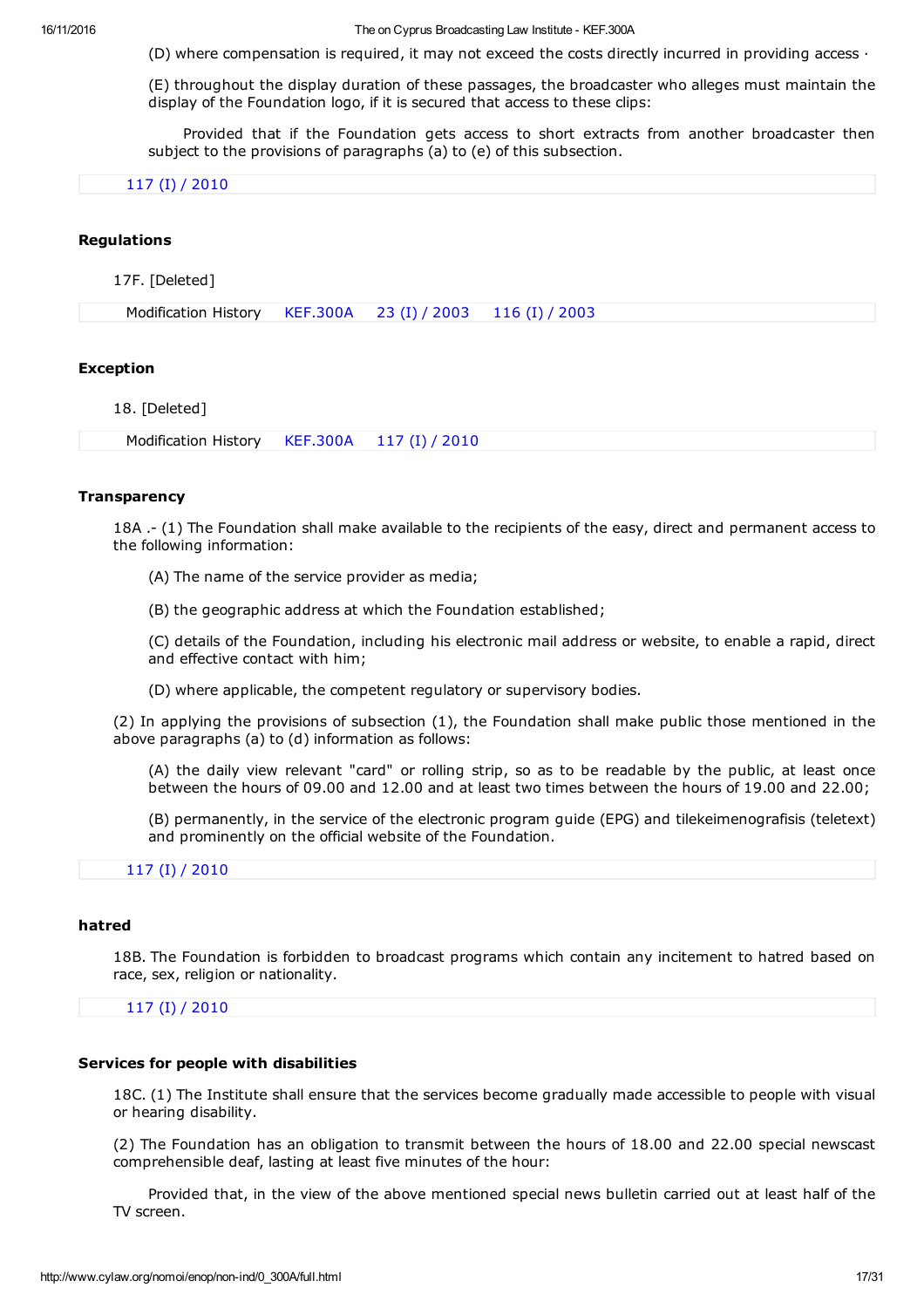(3) Foundation, in consultation with the Broadcasting Authority must submit to this timetable regarding the implementation of the obligation referred to in subsection (1) within one year from the date of entry on Broadcasting Foundation Cyprus (Amendment) Law of 2010, which define specific ways to gradually increase rates for their programs, at least 5% in excess vouchers news, which will become accessible to people with visual or hearing disability.

117 (I) / [2010](http://www.cylaw.org/nomoi/enop/ind/0_300A/section-scbc02374e-d128-18d4-5123-9996c1de546e.html)

### Education for Media

18D. The Foundation participates in action Education for Media, coordinated by the Broadcasting Authority, particularly in the dissemination to citizens clear and user-friendly information and support awareness campaigns, including on the production, promotion and distribution of information and creative content in digital environment, responsible use of the internet in general and how search engines work and their optimal use:

Provided that for the purposes of this Article, the term "media literacy" means the ability to access, understand and critically evaluate different aspects of the media and their content, and the possibility of expression in different forms of communication, mainly through by new technologies.

117 (I) / [2010](http://www.cylaw.org/nomoi/enop/ind/0_300A/section-scc3485fad-382f-a933-1e8a-e3c98089726e.html)

### cinematographic works

18E. The Foundation may not transmit cinematographic works outside agreed with the holders of periods rights.

117 (I) / [2010](http://www.cylaw.org/nomoi/enop/ind/0_300A/section-scd98bdda8-eda2-6a84-b2e4-90418b61ac87.html)

# Audiovisual commercial communications

18F . (1) The Foundation shall ensure that audiovisual commercial communications shall comply with the conditions and / or limitations specified in subsections (2) to (6).

(2) Audiovisual commercial communications must be readily recognizable as such. Surreptitious audiovisual commercial communication shall be prohibited.

(3) audiovisual commercial communications must not:

(A) prejudice respect for human dignity

(B) include or promote any discrimination based on sex, racial or ethnic origin, nationality, religion or belief, disability, age or sexual orientation

- (C) encourage behavior prejudicial to health or safety
- (D) encourage behavior grossly prejudicial to the protection of the environment ∙
- (E) use techniques subliminal.

(4) prohibited all forms of audiovisual commercial communications for cigarettes and other tobacco products.

(5) Audiovisual commercial communications for alcoholic beverages must not be aimed specifically at minors and may not encourage immoderate consumption of such beverages.

(6) audiovisual commercial communications for medicinal products and medical treatment available only on prescription in the Republic.

117 (I) / [2010](http://www.cylaw.org/nomoi/enop/ind/0_300A/section-sc2fa506ce-3494-f9f9-1505-8213499895a5.html)

## unhealthy Food

18G. (1) The Foundation will develop with other audiovisual media service providers are subject to provisions of the Radio and Television Act of 1998, as may be amended or replaced joint code of conduct regarding inappropriate audiovisual commercial communications, which accompanying or included in children's programs, of foods and beverages containing food or other substances with a nutritional or organic effects, in particular ingredients and substances such as fat, saturated fat, trans-fatty acids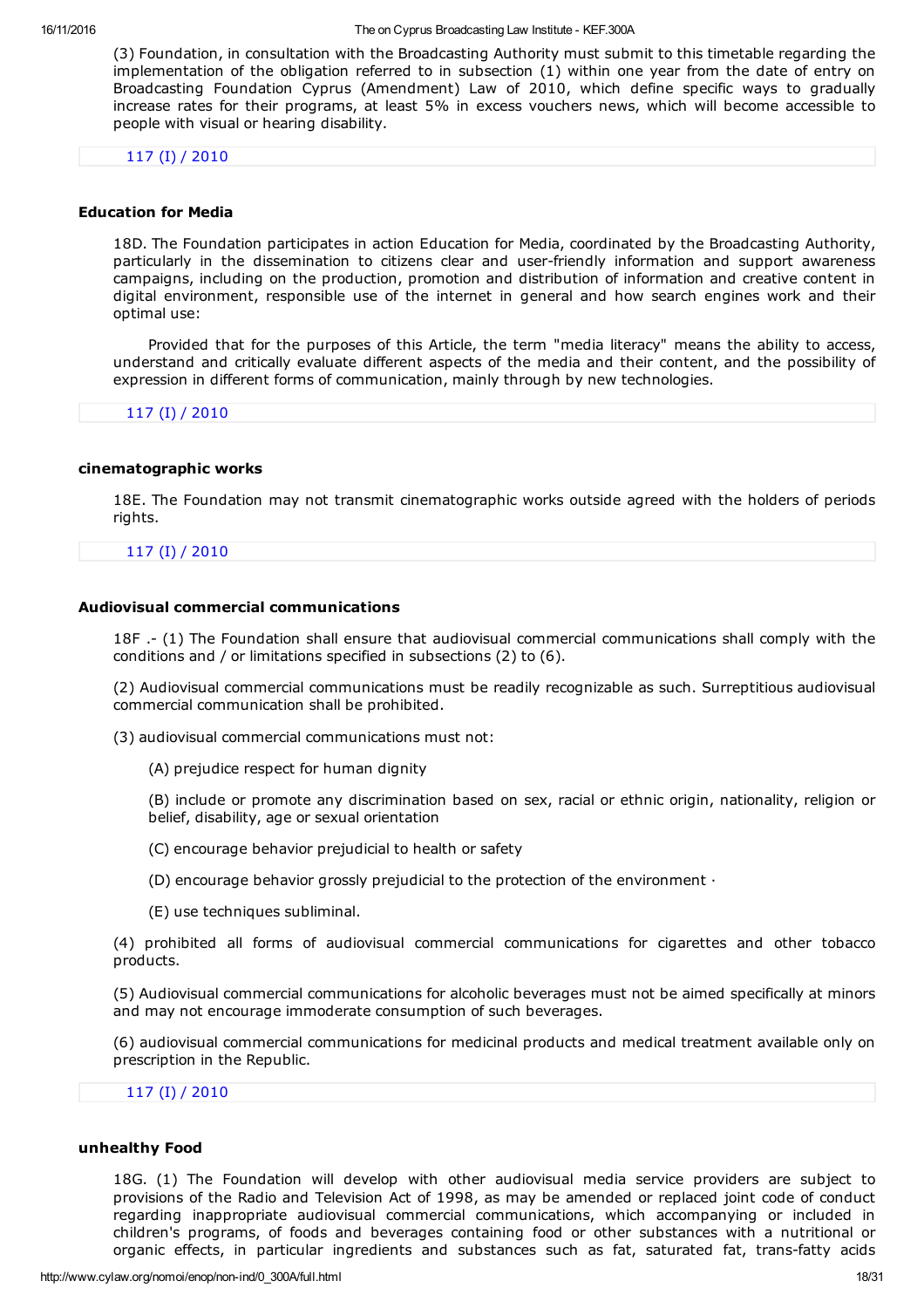(hydrogenated fats), salt / sodium and sugars whose excessive intakes in the overall diet are not recommended.

(2) For purposes of compliance with the obligation referred to in subsection (1), the Foundation together with the others mentioned in subsection (1) Media service providers shall submit for approval to the Authority no later than one year from the implementation of this Law, and after consultations among themselves, a common code of conduct regarding inappropriate audiovisual commercial communications, the unhealthy food catalog base, drawn up and periodically reviewed by the competent services of the Ministry of Health of the Republic.

117 (I) / [2010](http://www.cylaw.org/nomoi/enop/ind/0_300A/section-sc8e21402b-4ecb-475f-51fe-810489b4997d.html)

### Placement of products

18H .- (1) Product placement is prohibited.

(2) Notwithstanding the prohibition referred to in subsection (1), product placement is permitted in the following cases:

(A) in cinematographic works, films and series made for audiovisual media services, sports programs and light entertainment programs;

(B) where there is no payment but only the free supply of certain goods or services, such as production props and prizes, with a view to inclusion in a program:

Provided that, programs for children do not fall within the exceptions referred to in this paragraph.

(3) The programs that contain product placement of all of the following requirements must be met cumulatively:

(A) their content and, in the case of television broadcasting, their scheduling shall in no way be affected so as to affect the responsibility and editorial independence of the Foundation;

(B) they must not directly encourage the purchase or rental of goods or services, in particular by making special promotional references to those goods or services;

(C) shall not give undue prominence to the product, including the near and / or prolonged projection ∙

(D) viewers shall be clearly informed of the existence of product placement as follows:

(I) Programmes containing product placement must be clearly identified, visually and acoustically, with its name at the beginning and end of the program, and when a program resumes after an advertising break, or any other interruption to avoid any confusion on the part spectator;

(Ii) he total time display and or references to products / services in product placement messages should minimize the total time of the program in which they are installed and, in any event, in any case may not exceed three (3) minutes , where films and TV films and one (1) minute, where series episodes, sports and light entertainment programs:

Provided that the provisions of this subsection excludes programs that are not producing or commissioning of the Foundation or a company affiliated with the Foundation, provided that this does not benefit financially or otherwise from product placement.

(4) The installation of the following products:

(A) tobacco products or cigarettes, or products from undertakings whose manufacture and sale of cigarettes and other tobacco products ∙

(B) specific medicinal products or medical treatments available in the Republic only on prescription ∙

(C) children's toys, according to the provisions of this Law ∙

(D) any other product or service for which advertising is not permitted under this Act and the regulations thereunder.

(5) expressly prohibited the inclusion of product placement message at each step after completion of the audiovisual production.

(6) The free provision of goods or services where no sponsorship allowed.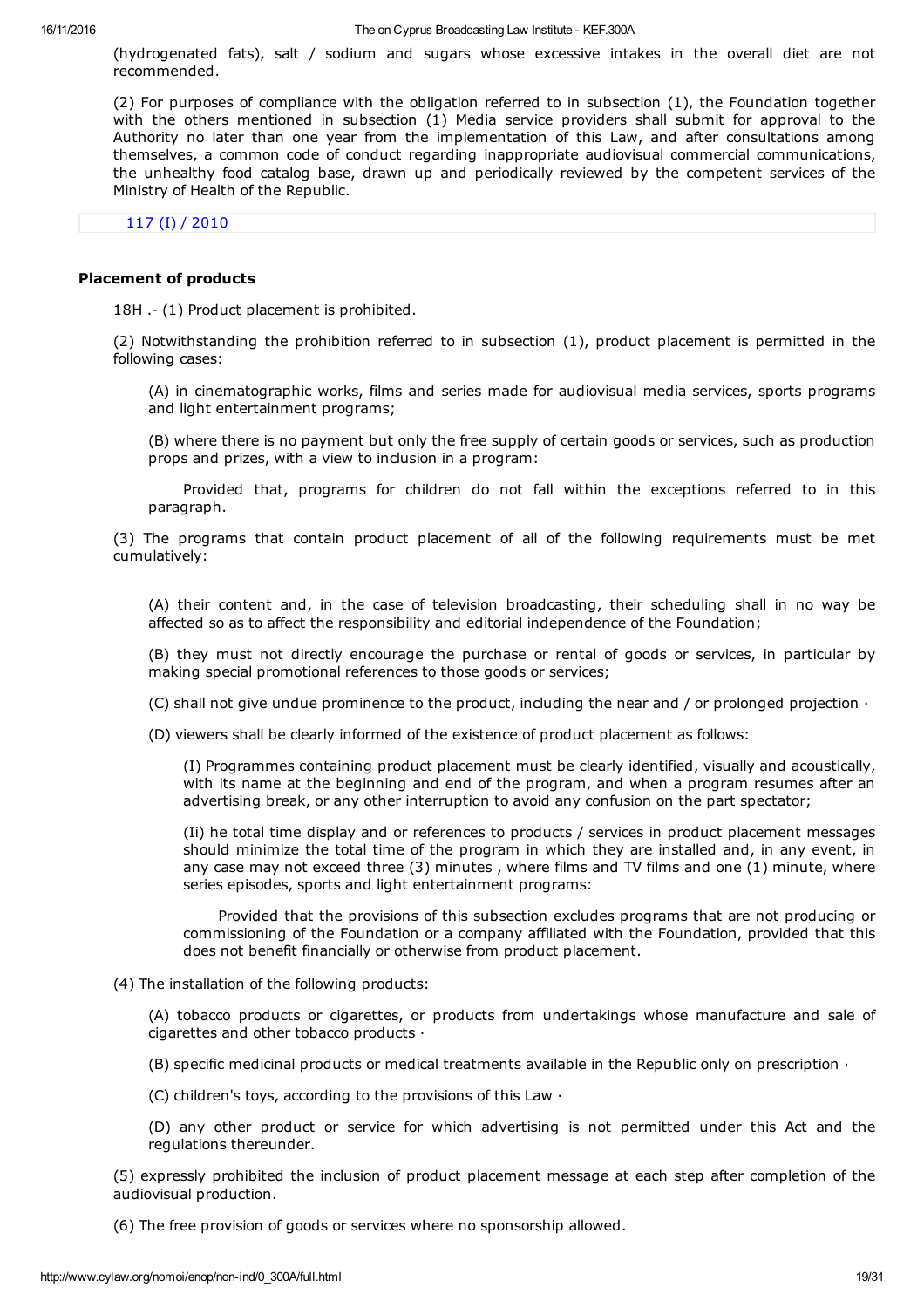(7) The closer focus and / or prolonged product visibility.

(8) The provisions of the above paragraphs (2) to (7) shall apply only to programs produced after the date of entry into force of the Cyprus Broadcasting Corporation (Amendment) Act 2010.

117 (I) / [2010](http://www.cylaw.org/nomoi/enop/ind/0_300A/section-sceb02521e-5363-fc6c-f02c-3e25833a4e76.html)

## Custom services

18I .- (1) The Foundation, when providing audiovisual media services on demand, which might seriously impair the physical, mental or moral development of minors, must ensure that these are provided in a way that ensures that minors will not see or not normally listen to such on-demand services.

(2) In compliance with the provisions of subsection (1), the Foundation must have and update to that the Broadcasting Authority, in addition to the marking, additional technical means - especially easy to use content filtering system and passwords in it - with which to obtain parents / guardians of minors when they wish to receive on demand services by the Foundation, so they can ensure the blocking of access of minors to services which might seriously impair the physical, mental or moral development.

(3) (a) The Foundation ensures that on-demand services promote, where practicable and by appropriate means, production of European works and the access to them.

(B) For the implementation of the said paragraph (a) liability, the Foundation shall comprise, at any time to the list of projects that are accessible to consumers, European works titles at least 20%:

Provided that the above percentage may be reviewed periodically by the Broadcasting Authority after consultation with the Foundation.

# 117 (I) / [2010](http://www.cylaw.org/nomoi/enop/ind/0_300A/section-sc001373ee-fcc1-88c3-5423-58b55faa08a0.html)

# Qualitative characteristics of public service broadcasting

19 . (1) The Foundation provide public service broadcasting with unbiased attention and respect the interests and sensitivities of the Greek Cypriot and Turkish Cypriot communities, religious groups and the various minorities present in the Republic.

(2) The Foundation provides public service broadcasting in Greek, Turkish and English and any other at the discretion of languages and ensure compliance with fair balance in the distribution of the total radio and television time on projects, programs and issues that are connected to these languages.

(3) The Foundation ensures that the public broadcasting service that provides not induces feelings of hatred because of differences in race, sex, religion or nationality.

(4) The Foundation shall, following a decision of the Cabinet, the public service broadcasting for reception outside the Republic, in accordance with the decision of the Cabinet:

Provided that, in the provision of public service broadcasting, the Foundation ensures bidirectional direct video link with the Republic of the Greek Republic, according to its effect on interstate agreement.

(5) (a) The Foundation has an obligation to ensure that television broadcasts not include programs which might seriously impair the physical, mental or moral development of minors, in particular programs that involve pornography or gratuitous violence.

(b) under paragraph (a) an obligation also extends to other programs which are likely to impair the physical, mental or moral development of minors, except where it is ensured, by selecting the appropriate program broadcast time or other technical measures that minors can not see or hear normally and systematically these emissions.

(c) referred to in paragraphs (a) and (b) programs broadcast in uncoded form, the Foundation has an obligation to ensure that precedes an acoustic warning or identified by the presence of a visual symbol throughout their duration.

(6) The Foundation ensures compliance fair balance in the distribution of the total radio and television broadcasting time or political in emissions between political parties.

(7) For the better implementation of the provisions of subsection (5), the Institute shall issue Regulations under this Law governing, inter alia, the development of optical program classification code, identical with that applicable to private broadcasters.

KEF.300A 68/1985 8 (I) / [1998](http://www.cylaw.org/nomoi/enop/ind/0_300A/section-scd82ca827-4246-4498-a563-c49a44c177b0-ln6ed1ad05-1343-4341-a4ff-295185b1efb1.html) 116 (I) / [2003](http://www.cylaw.org/nomoi/enop/ind/0_300A/section-scd82ca827-4246-4498-a563-c49a44c177b0-aifcb06869-02cb-4382-6936-869a6bb5a0bc.html) 117 (I) / [2010](http://www.cylaw.org/nomoi/enop/ind/0_300A/section-scd82ca827-4246-4498-a563-c49a44c177b0.html)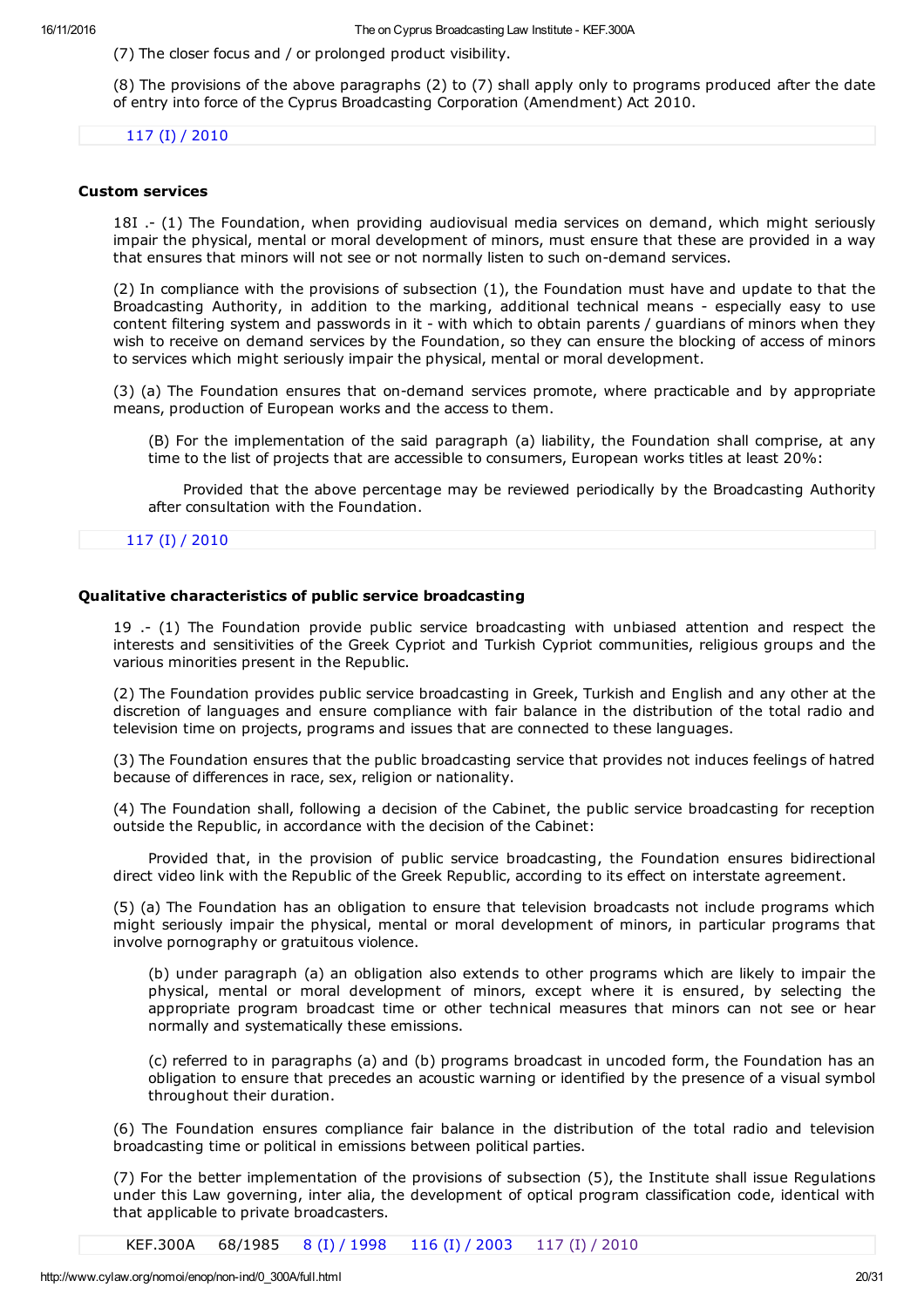## European works

19A . (1) The Foundation dedicates to European works a majority proportion of his transmission time excluding the time appointed to news, sports events, games, advertising, teletext and teleshopping services. The proportion of European works in view of the Foundation's responsibilities towards the public regarding the informational, educational, educational, cultural and entertainment, must be achieved progressively based on appropriate criteria determined by the Broadcasting Authority.

(2) The Foundation devotes where practicable and by appropriate means, at least 10% of the transmission time, excluding news, sports events, games, advertising or teletext services and teleshopping or alternately at the choice of at least 10% of their programming budget to European works by independent producers by the Foundation. The figure, taking account of the Foundation's responsibilities towards the audience, regarding the information, education, educational, cultural and entertainment, should be achieved progressively, on the basis of appropriate criteria, earmarking an adequate proportion for recent works, ie works transmitted within five years of its production.

(3) (a) For the purposes of this Article, the term "European works" means:

(I) 'home Member States projects ∙

(Ii) works originating in European third countries which are parties to the European Convention on Transfrontier Television, which satisfy the requirements of paragraph (b) ∙

(Iii) works co-produced within the framework of agreements related to the audiovisual sector concluded between the European Community and third countries and fulfilling the conditions defined within each of these agreements:

Provided that the implementation of the provisions of subparagraph (ii) and (iii) requires that the Member State of origin works not subject to discriminatory measures in the third countries.

(B) The works referred to in subparagraphs (i) and (ii) of paragraph (a) are works mainly made with authors and workers residing in one or more States referred to in subparagraphs (i) and (ii) paragraph (a) provided that they meet one of the following three conditions:

(I) carried by one or more producers established in one or more of those States, or

(Ii) production of the works is supervised and actually controlled by one or more producers established in one or more of those States, or

(Iii) the co-producers of those States contributing to the total co-production costs and cogeneration not controlled by one or more producers established outside those States.

(C) Projects which are not European works within the meaning of paragraph (a), but are produced under bilateral co-production treaties concluded between Member States and third countries shall be deemed to be European producers from the Union supply a majority share of total production costs and the production is not controlled by one or more producers established outside the territory of Member States.

KEF.300A 8 (I) / 1998 24 (I) / [2000](http://www.cylaw.org/nomoi/enop/ind/0_300A/section-scde13da8a-a645-4030-a2db-471421051448-ln6ed1ad05-1343-4341-a4ff-295185b1efb1.html) 96 (I) / [2004](http://www.cylaw.org/nomoi/enop/ind/0_300A/section-scde13da8a-a645-4030-a2db-471421051448-ai552708b0-a3ab-0511-0bc9-25bad2eb50b9.html) 117 (I) / [2010](http://www.cylaw.org/nomoi/enop/ind/0_300A/section-scde13da8a-a645-4030-a2db-471421051448.html)

# Transmission of events of major importance for society

19B .- (1) The Foundation is not able to transmit events, which are considered by the Republic of major importance for society, and identified as such by the Broadcasting Authority under the provisions of the respective valid the Radio and Television Stations Law and Regulations issued thereunder, so significant proportion of the public in the Republic prevented from following such events via live or deferred coverage on free television.

(2) (a) The Foundation is not able to exercise the exclusive rights acquired, so as to prevent a significant proportion of the public in another Member State to attend events which are designated by that Member State as being of major importance for society and published as such by the European Commission in the Official Journal of the European Union, in accordance with Article 3a (2) of EU Directive 89/552 / EEC, as may be amended or replaced by whole or partial live coverage or, where necessary or appropriate for objective reasons of public interest, as that Member State may determine, whole or partial deferred coverage on free television.

(B) This subparagraph shall take effect on a date to be determined by the Cabinet in a notification will be published in the Gazette.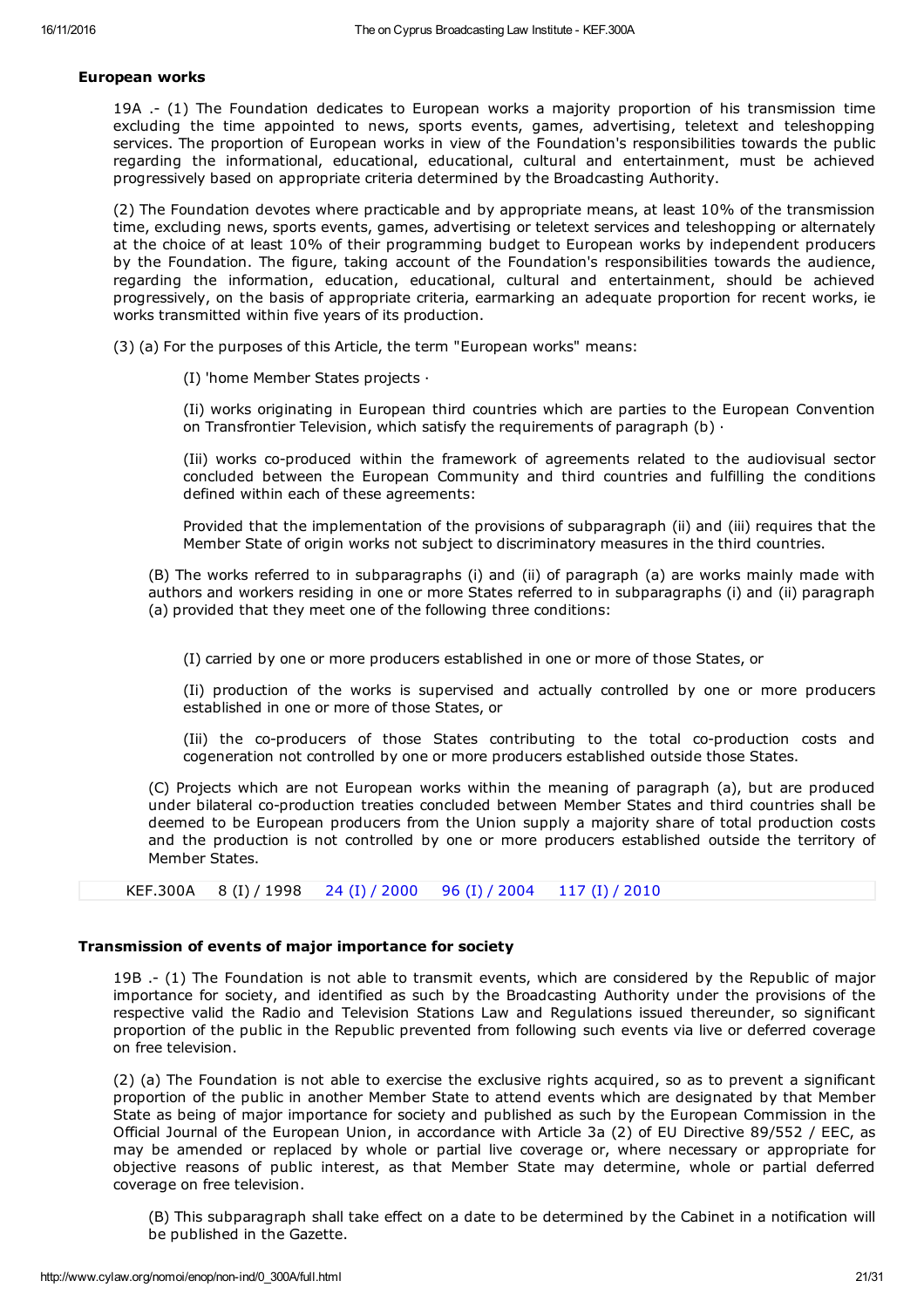(3) In applying the provisions of this Article, the Foundation shall apply mutatis mutandis to the relevant provisions of the respective valid the Radio and Television Stations Law and Regulations issued thereunder.

KEF.300A 24 (I) / [2000](http://www.cylaw.org/nomoi/enop/ind/0_300A/section-sc901d9d65-137c-4f81-8896-7136467be328-ln6ed1ad05-1343-4341-a4ff-295185b1efb1.html) 96 (I) / [2004](http://www.cylaw.org/nomoi/enop/ind/0_300A/section-sc901d9d65-137c-4f81-8896-7136467be328.html)

### teleshopping windows

19C .- (1) Teleshopping windows must be clearly identified as such by optical and acoustic means and be of a minimum uninterrupted duration of 15 minutes.

(2) The maximum number of teleshopping windows per day is eight, their total duration does not exceed three hours per day and clearly identified as teleshopping windows by optical and acoustic means.

KEF.300A 24 (I) / [2000](http://www.cylaw.org/nomoi/enop/ind/0_300A/section-sc58ae89b2-5bb2-48fe-b170-4a4db6a7d540-ln6ed1ad05-1343-4341-a4ff-295185b1efb1.html) 117 (I) / [2010](http://www.cylaw.org/nomoi/enop/ind/0_300A/section-sc58ae89b2-5bb2-48fe-b170-4a4db6a7d540.html)

# Application of certain provisions in television broadcasting exclusively devoted to advertising and teleshopping

19D. Articles 17A to 18I and Article 19B of this Act shall apply mutatis mutandis to television broadcasts of the Foundation exclusively devoted to advertising and teleshopping. Articles 17 (1) (b), 17 (2) (a), 19A and 19C of this Ordinance shall not apply in these telecasts.

96 (I) / [2004](http://www.cylaw.org/nomoi/enop/ind/0_300A/section-sc1e619a7a-7ba3-4665-bb9e-70d3ce31cfa8-ai552708b0-a3ab-0511-0bc9-25bad2eb50b9.html) 117 (I) / [2010](http://www.cylaw.org/nomoi/enop/ind/0_300A/section-sc1e619a7a-7ba3-4665-bb9e-70d3ce31cfa8.html)

# Application of certain provisions in television broadcasting exclusively devoted to self-promotion

19E. Articles 17A to 18I and Article 19B of this Act shall apply mutatis mutandis to television broadcasts of the Foundation exclusively devoted to self-promotion. Articles 17 (1) (b), 17 (2) (a), 19A and 19C of this Ordinance shall not apply in these telecasts.

# 96 (I) / [2004](http://www.cylaw.org/nomoi/enop/ind/0_300A/section-sccfd918c8-1be9-03aa-144a-ba286286f5c5-ai552708b0-a3ab-0511-0bc9-25bad2eb50b9.html) 117 (I) / [2010](http://www.cylaw.org/nomoi/enop/ind/0_300A/section-sccfd918c8-1be9-03aa-144a-ba286286f5c5.html)

#### advisory Committees

20 .- (1) The Foundation appoint advisory committees known as the Advisory Committee of the Greek program and the Advisory Committee of the Turkish Programme to advise the Foundation on issues related to the content of programs broadcast in the Greek or the Turkish language respectively.

(2) The Foundation may appoint one or more other advisory committees to advise the Foundation on any other matter relating to radio services and other work of the Foundation.

(3) Commission appointed under the provisions of subsection (1) or subsection (2) is composed of such persons, whether or not Members, officers or employees of the Foundation as the Foundation may deem appropriate.

(4) The Foundation provides for president or other presiding member of any such committee and for this a quorum, and may issue regulations on the frequency of meetings, convening meetings, the procedure at meetings and the way in which matters are referred to the Commission for advice on the Centre and the advice of the Committee shall be forwarded to the Foundation, and subject to any such regulations the commission regulates its own procedure.

(5) The Foundation provides such secretarial and other assistance to the committee as he may deem appropriate.

(6) The Foundation may pay to committee members who are not members, officers or employees of the Foundation such allowances and expenses as the Foundation may be designated:

Provided that they are paid allowances, except allowances for expenses that may be expressly authorized by the Cabinet, to any person holding public office or officer or employee of the Foundation.

# [KEF.300A](http://www.cylaw.org/nomoi/enop/ind/0_300A/section-sc3479965f-a1c6-4e4f-ae5a-f6bdc9cebd18.html)

### The news

21. The Foundation includes the programs of basic news service broadcast daily as often as the Foundation may designate in Greek, Turkish and English languages and may at its discretion to include additional news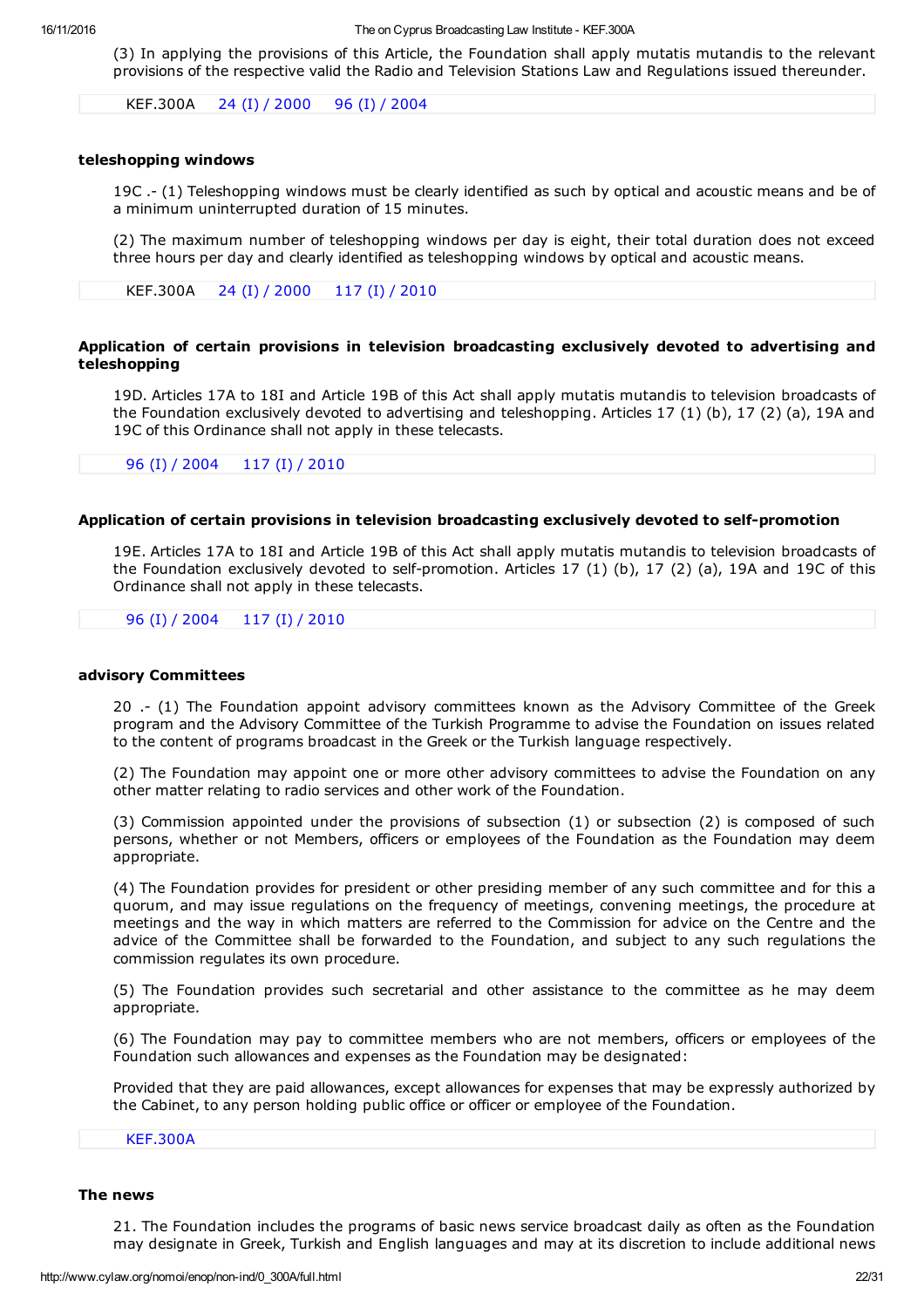bulletins in Greek and Turkish languages dedicated to news of interest for the listed communities.

### [KEF.300A](http://www.cylaw.org/nomoi/enop/ind/0_300A/section-sc19062ecc-b28f-4159-abbd-1531bc12f15b.html)

# Certain subject transmitted or sent

22 . (1) When requested by an authorized officer in the public service or the Foundation authorized officer transmits the expense of any statement or other matter (with visual display any image or object referred to in the notice or other matter if sent by any TV station handles the Foundation) that the employee wanted ask the Foundation to spread:

Provided that the Foundation when transmitting or sending such notice or other matter may at his discretion to release or avoid to announce that it sent at the request of an authorized officer in the public service or an authorized officer.

(2) In subsection (1) of this section the expression "authorized officer in the public service" means any employee declared as such by the Council of Ministers by written notice to the Foundation and the expression "authorized officer" means any police officer of the Police Force in Cyprus grade not lower the grade of Assistant Chief of Police.

(3) The Governor may from time to time by notice in writing require the Foundation is at any given time or times of the transmission of any matter or issue of any class specified in such notice and the Cabinet may at any time to vary or cancels any such notice:

It is understood that the Foundation may at its discretion disclose or avoid announces that the notice was given or changed or revoked.

### [KEF.300A](http://www.cylaw.org/nomoi/enop/ind/0_300A/section-scd422b87f-06c7-436a-8e28-4045937917bb.html)

# Regulations

22A .- (1) The Foundation may, with the approval of the Cabinet, make regulations for the better implementation of provisions of this Part.

(2) Without prejudice to the generality of subsection (1), the reference in subsection (1) Regulations may regulate the following issues:

(A) In determining the composition of a balanced set of services for the purposes of the Foundation's obligation to provide public service broadcasting;

(B) determining the informational, cultural, entertainment and other emissions, issues or programs that fall within the concept of public service broadcasting.

116 (I) / [2003](http://www.cylaw.org/nomoi/enop/ind/0_300A/section-sc0f648abb-e050-ad03-ec25-e5e1df6ac8fa.html)

# PART IV-A FOUNDATION OF SUPERVISION

### Supervision by the Broadcasting Authority

22B .- (1) For the purposes of this Law, the Broadcasting Authority shall exercise the following powers and perform the following:

(A) annual quality control exercise concerning the fulfillment of the mission of the Foundation to undertake under Article 16A;

(B) automatically examines or after performances issues on the application of Articles 17A to 17E, 18A to 18I and 19A to 19E ∙

(C) (i) impose sanctions, after hearing the parties, infringement of Articles 17A to 17E, 18A to 18I and 19A to 19E ∙

(Ii) The penalties, which the Broadcasting Authority may impose under this paragraph, consist in formulating a recommendation or warning, or the imposition of an administrative fine in accordance with the provisions of Article 22C;

(D) in case of violation of any provision of Articles 17A to 17E, 18A to 18I and 19A to 19E, it may request the Court to issue interim orders in accordance with Article 22E ∙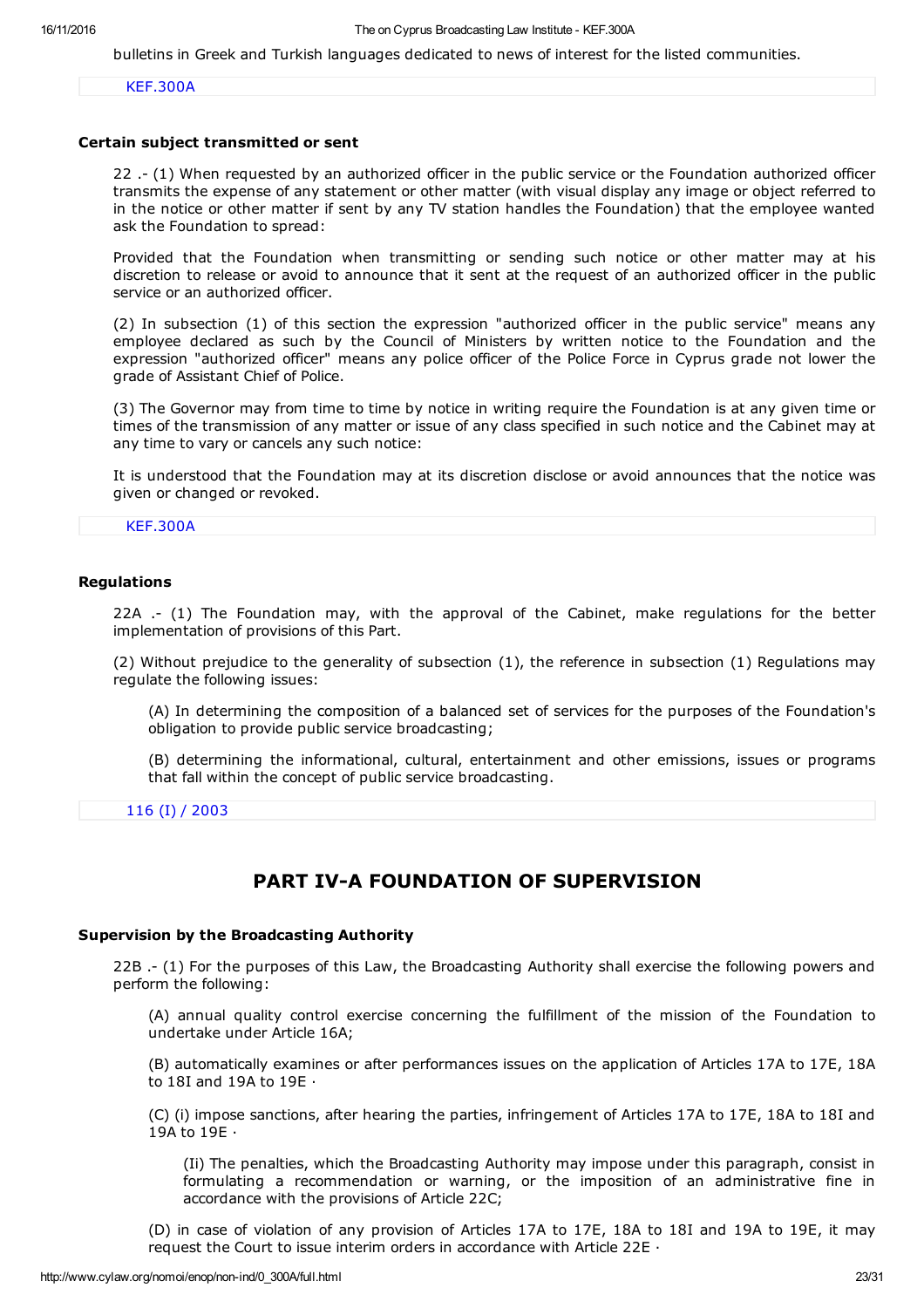(E) submit recommendations to the Foundation on the best application of Articles 16A, 17A to 17E, 18A to 18I and 19A to 19E ∙

(F) to follow the international developments in the field of public broadcasting and submits proposals to the Cabinet for the modernization of this Law.

(2) In the context of the power conferred by paragraph (a) of subsection (1), the Broadcasting Authority elenchei

(A) whether the Institute truly provides a balanced set of services pursuant to the Cyprus Broadcasting Corporation (Public Broadcasting Service) Regulations of 2003;

(B) whether the foundation actually broadcast programs that fall within the concept of public service broadcasting pursuant to the Cyprus Broadcasting Corporation (Public Broadcasting Service) Regulations of 2003; and

(C) whether the content of the programs broadcast by the Foundation in the framework of public service broadcasting really meets the qualitative characteristics of public service broadcasting laid down in Article 19:

Provided that the Foundation shall, at the request of the Broadcasting Authority and upon reasonable notice, to provide the Broadcasting Authority all the facilities and / or information which are necessary and / or essential for the control carried out under this subparagraph.

(3) The Broadcasting Authority will prepare an annual report, which lists the results of the annual quality control carried out in accordance with subsection (2), and submit it to the Minister, not later than the end of January:

Provided that in the year for which the quality control is carried out coincides with the financial year.

(4) (a) The Broadcasting Authority shall prepare every two years a report on the application of subsections (1) and (5) of section 19A. The report shall in particular include statistical statement regarding the achievement of the Foundation of the percentages referred to in those paragraphs, the reasons why these rates could not be achieved, and the measures taken or planned to be taken to achieve them.

(B) The Broadcasting Authority shall communicate the report referred to in paragraph (a)

(I) the Cabinet and the House of Representatives;

(Ii) a date to be determined by the Cabinet in a notification to be published in the Official Gazette of the European Communities.

96 (I) / [2004](http://www.cylaw.org/nomoi/enop/ind/0_300A/section-scdffe4c5f-7153-e2c4-191c-c28e8aae66ab-ai552708b0-a3ab-0511-0bc9-25bad2eb50b9.html) 83 (I) / [2006](http://www.cylaw.org/nomoi/enop/ind/0_300A/section-scdffe4c5f-7153-e2c4-191c-c28e8aae66ab-ai7d83a0cb-f4ef-3d02-cc60-55bafecba112.html) 117 (I) / [2010](http://www.cylaw.org/nomoi/enop/ind/0_300A/section-scdffe4c5f-7153-e2c4-191c-c28e8aae66ab.html)

### administrative fine

22C. (1) an administrative fine, the Broadcasting Authority may impose under the provisions of paragraph (c) of subsection (1) of section 22B shall not exceed, for each day of violation by the Foundation, the following amount:

(A) EUR 8500 in the case of violation by telecast Foundation ∙

(B) EUR 3400 in the case of violation by a radio broadcast of the Foundation.

(2) an administrative fine imposed by the Broadcasting Authority taking into account the nature, gravity and duration of the infringement, while respecting the principle of proportionality.

(3) In case of payment by this Law omission imposed by the Authority of administrative fines, the Authority shall take judicial measures and collect the due amount as a civil debt owed to the Republic.

96 (I) / [2004](http://www.cylaw.org/nomoi/enop/ind/0_300A/section-sc527cbd52-a602-4193-8050-4ec3b327ddaa-ai552708b0-a3ab-0511-0bc9-25bad2eb50b9.html) 117 (I) / [2010](http://www.cylaw.org/nomoi/enop/ind/0_300A/section-sc527cbd52-a602-4193-8050-4ec3b327ddaa.html)

# Preliminary injunction

22D . (1) The Broadcasting Authority may, in case of violation of any provision referred to in paragraph (d) of subsection (1) of section 22B and regardless of the imposition of any sanction, to receive on request to the Court for a prohibitive or peremptory order, including an interim order against the Foundation, if, in the opinion of the Foundation is involved or offending.

(2) The Court before which any application under subsection (1) shall have power, subject to the provisions of the Civil Procedure Law, Courts Laws of 1960 (No. 4) of 2002 and the Civil Litigation Procedural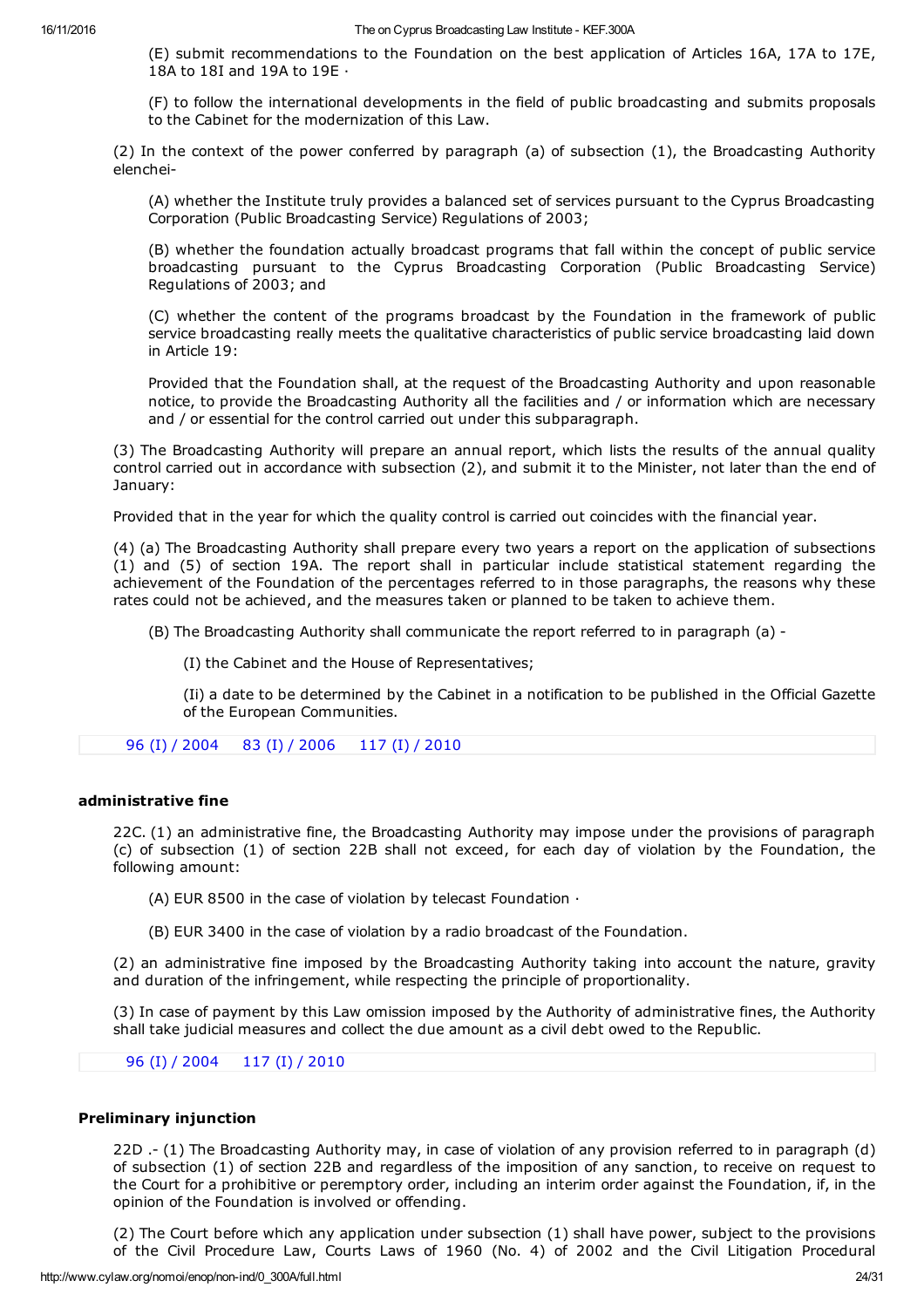16/11/2016 The on Cyprus Broadcasting Law Institute KEF.300A

regulations, issue prohibitive or imperative decree, including an interim order, by which to order

(A) the immediate cessation and / or repetition of said violation, and / or

(B) within the specified period to take such corrective against the judgment of the Court measures to rectify the illegal situation created by the infringement, and / or

(C) publication of all or part of the decision of the Court or the publication of a corrective notice in order to eliminate any continuing effects of the infringement, and / or

(D) any other act or measure that may be deemed necessary or reasonable in the circumstances of the particular case.

96 (I) / [2004](http://www.cylaw.org/nomoi/enop/ind/0_300A/section-sc838740ac-8b19-3bae-ac80-617af1098dfd.html)

# PART V FINANCIAL PROVISIONS

### borrowing power

23. In order to be enabled the Foundation to fulfill its functions under this Act, the Foundation may, with the consent of the Cabinet or of any general authority given by the Cabinet to borrow money in such manner and subject such conditions that the Cabinet may deem appropriate:

Provided that, subject to the provisions of Article 24A, the Foundation may borrow money from the government concessional.

[KEF.300A](http://www.cylaw.org/nomoi/enop/ind/0_300A/section-sc3474a702-4e8e-43bd-8700-99c0859abba5-ln6ed1ad05-1343-4341-a4ff-295185b1efb1.html) 116 (I) / [2003](http://www.cylaw.org/nomoi/enop/ind/0_300A/section-sc3474a702-4e8e-43bd-8700-99c0859abba5.html)

## Power to issue securities

24 . (1) The Foundation may, in order to find money that is authorized to borrow under Article 23 to issue shares or other securities (hereinafter in this Act referred to as "securities").

(2) All of these securities and the interest in them affect the company and all the Foundation's revenue.

(3) Subject to the provisions of this Law, any securities issued by the Foundation pursuant to the powers of this Law shall be issued, transferred, manipulated and paid in accordance with regulations issued by the Foundation with the approval of the Cabinet.

### [KEF.300A](http://www.cylaw.org/nomoi/enop/ind/0_300A/section-sc2bad1f2c-d40f-4d9b-ad5b-f3116494e61a.html)

### Public aid to the Foundation

24A. Subject to the provisions of the Public Aid Control Laws of 2001-2003 and Regulations issued thereunder, the Foundation may receive public aid. In particular, the Foundation may receive public aid for financing purposes of the mission entrusted to the Foundation under subsection (1) of section 16A, provided that they do not distort competition to an extent contrary to the common interest:

Provided that new public aid granted to the mission financing purposes entrusted to the Foundation under subsection (1) of section 16 does not distort competition to an extent contrary to the common interest, since, in applying the criterion of proportionality and taking into account existing public aid received by the Foundation compensates but does not exceed the net additional costs resulting from the provision by the Foundation of public service broadcasting.

116 (I) / [2003](http://www.cylaw.org/nomoi/enop/ind/0_300A/section-sc038a1679-13d8-9cfb-0ee2-eea74ffb8296.html)

### Review by the Auditor General

24B .- (1) Subject to the provisions of Article 116 of the Constitution, the Auditor General carries out annual audit of the Foundation's accounts, to check whether any public aid received by the Foundation during the previous year, was used in a manner to be incompatible with Article 24A:

It is understood that the Foundation may delegate control of the accounts, for purposes of this Article, the owners approved auditor, provided that the award, the appointment and remuneration of the appointee controller receives the approval of the Auditor General and the audited it accounts, as well as the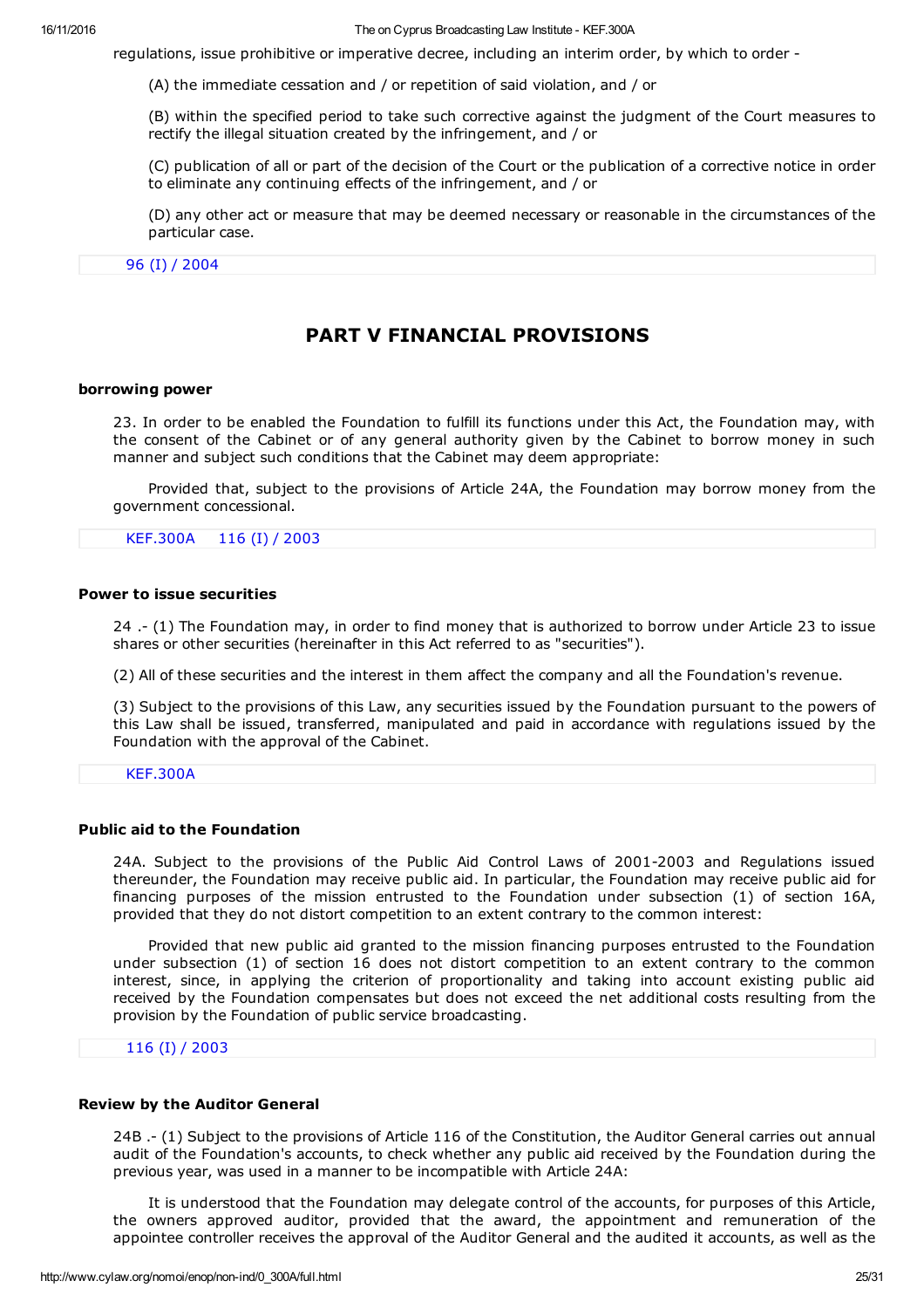report prepared by him, submitted to the Auditor General not later than April 30 for approval and inclusion in the annual report prepared pursuant to subsection (3).

(2) Without prejudice to Article 30 and for purposes of this article, the foundation required to maintain separate accounts for public service broadcasting and for commercial or other activities, so as to properly reflect the financial and organizational structure and ensures that

(A) The accounts are in line with current commercial practice and generally accepted accounting principles,

(B) all costs and revenues are correctly assigned or allocated in the separate accounts on the basis of cost accounting principles:

Provided that where joint resources are used, such as, for example, the same staff, the same equipment or the same fixed installations for the purpose of providing public service broadcasting and for purposes other activities, the costs should be allocated on the basis of the difference would result in the total cost of the Foundation with or without the activities of non-public service broadcasting,

(C) the cost accounting principles applied are clearly defined and consistently applied and objectively.

(3) The Auditor General shall prepare an annual report records the results of the monitoring exercise under this Article, indicating the existence of any financial flows, as evidenced by the bills held by the Foundation under subsection (2), between activities Foundation constituting public broadcasting service and those which are not public service broadcasting. The Auditor General shall submit the report to the Foundation and to the Registrar not later than the end of May.

(4) The Ministry of Interior is responsible for providing the Auditor General no later than two months after the end of each financial year,

(A) The annual report prepared by the Cyprus Radio Television Authority under this Act with respect to the fulfillment of the Foundation of the task entrusted under Article 16A, and

(B) breakdown of public aid granted to the Foundation for the previous year in accordance with the provisions of Article 24A and, if practicable, with special reference to State aid granted to the Foundation in relation to each program separately, or by category programs that fall within the concept of public service broadcasting.

### 116 (I) / [2003](http://www.cylaw.org/nomoi/enop/ind/0_300A/section-sce6d8a093-3f8c-02fa-0b89-29361dc6793a.html)

## The Government may guarantee loans

25. Subject to the provisions of Article 24A, the Government may guarantee in the manner and on the terms that he deems appropriate, payment of interest and principal, or both, of any loan proposed to be concluded by the Foundation.

[KEF.300A](http://www.cylaw.org/nomoi/enop/ind/0_300A/section-sca700f006-2b60-4306-b6b4-4bb7558f0712-ln6ed1ad05-1343-4341-a4ff-295185b1efb1.html) 116 (I) / [2003](http://www.cylaw.org/nomoi/enop/ind/0_300A/section-sca700f006-2b60-4306-b6b4-4bb7558f0712.html)

#### Removed

26. [Repealed by Article 3 of N.61 / 72] Article 3 of N.61 / 72 contains the following reservation:

"Provided that any amount received from the Postal Department under this section on the day of entry into force of this Law will be paid in Cyprus Broadcasting Corporation as if the article is not abolished and any amounts still owed by licensees radios or televisions in said the day would be collected from debtors from the Cyprus Broadcasting Corporation accelerated as civil debts owed to the Foundation in the same way as debts owed to the Social Insurance Fund under the applied the Social Insurance Law. "

KEF.300A [61/1972](http://www.cylaw.org/nomoi/enop/ind/0_300A/section-sc6e67ab15-035b-4b88-9118-7b5aa0925c44.html)

### Money received

27. All money received by the Foundation paid into a separate fund, and the fund paid all monies legally owed by the Foundation:

Provided that any money not immediately required to be spent to repay any obligation or performance of any function may be invested in such securities as may be approved by the Cabinet.

[KEF.300A](http://www.cylaw.org/nomoi/enop/ind/0_300A/section-sc7378d59a-b754-45e8-8d73-1963930cd9d2.html)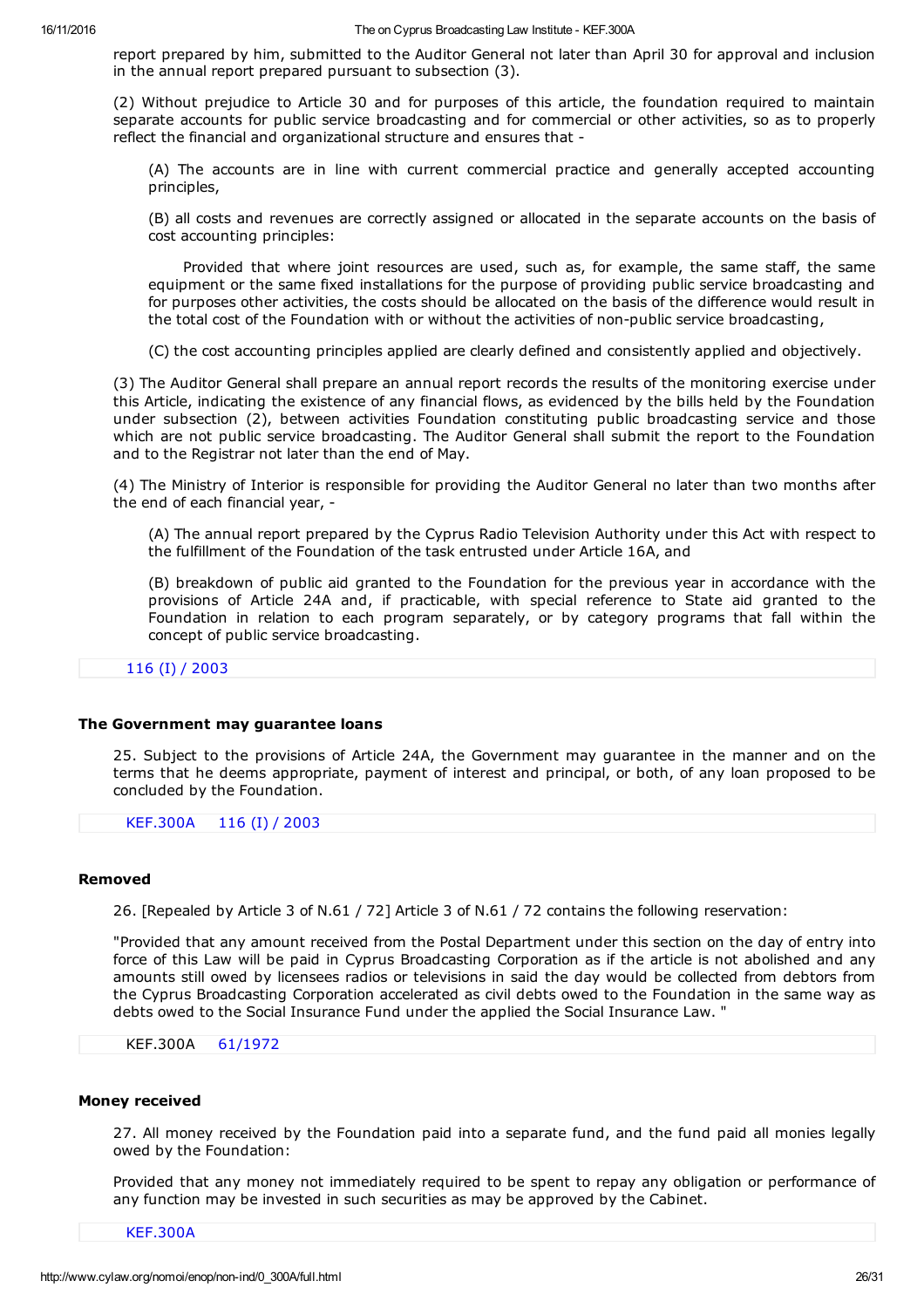## disposal proceeds

28. The Institute's income during any year available for the payment of all fees, allowances, salaries, pension contributions, bonuses, labor costs and all other expenses of the Foundation normally charged to income in that year including payments due under year by the Foundation on the interest on any money borrowed by the Foundation and those amounts that the institution that he deems appropriate to allocate the year the reserve fund, extensions, renewals, depreciation, loans and other similar purposes.

[KEF.300A](http://www.cylaw.org/nomoi/enop/ind/0_300A/section-sc31a370c8-ea6e-49f9-9bdc-4aee7f09d92b.html)

## budgets

29. The Foundation shall prepare and submit to the Cabinet every year the budgets of income and expenditure for the following year.

[KEF.300A](http://www.cylaw.org/nomoi/enop/ind/0_300A/section-scce1d43fc-278a-4f50-8d1e-2fd72184ea0a.html)

### accounts

30 . (1) The Foundation shall ensure that all appropriate records and accounts relating to its operations and prepares annual statement of accounts of the Foundation.

(2) The Foundation's accounts are audited by auditors appointed annually by the Foundation with the approval of the Minister.

(3) Once the Foundation's accounts checked, the Foundation gives a copy of the statement of accounts to the Minister for approval together with a copy of any report made by the auditors on that statement or on the accounts of the Foundation and publishes the state accounts and the report in the manner that the Minister may prescribe.

KEF.300A [39/1963](http://www.cylaw.org/nomoi/enop/ind/0_300A/section-scbd9147c0-d945-4c5c-9f86-c29bdffd443b-ln6ed1ad05-1343-4341-a4ff-295185b1efb1.html) 116 (I) / [2003](http://www.cylaw.org/nomoi/enop/ind/0_300A/section-scbd9147c0-d945-4c5c-9f86-c29bdffd443b.html)

### Annual report

31 . (1) The Foundation as soon as possible after the end of each financial year, obtain and be forwarded to the Minister a report which generally refers to the activities of the Foundation during the previous financial year and contains information relating to procedures and Foundation policy.

(2) If in the opinion of the Minister, the report can be made public without damage to the interests of the Foundation or the Government, this report may be published by the Foundation after its submission to the Minister.

(3) The Minister shall as soon as a copy of the report submitted to him under subsection (1) tabled in the House of Representatives to update.

KEF.300A 39/1963 [52/1977](http://www.cylaw.org/nomoi/enop/ind/0_300A/section-scae219a1e-c511-4349-90eb-f91b3faeee8a.html)

### Exemption from tax and stamp duty

32. [Deleted]

Modification History [KEF.300A](http://www.cylaw.org/nomoi/enop/ind/0_300A/section-scccae4148-ad5a-de17-21ec-9288bb52e404-ln6ed1ad05-1343-4341-a4ff-295185b1efb1.html) 116 (I) / [2003](http://www.cylaw.org/nomoi/enop/ind/0_300A/section-scccae4148-ad5a-de17-21ec-9288bb52e404.html)

# PART VI ACQUISITION OF REAL PROPERTY AND POWERS OF ENTRY AND RELATED MATTERS

### property acquisition power

33 . (1) The Foundation may acquire immovable property for the purposes of any of its functions under this Act and, if any such immovable property may not be acquired by agreement, the Foundation shall ensure that published in the Gazette notice in the form set out in the First Schedule and also posted in a conspicuous place in the town or village in which the real property to be acquired.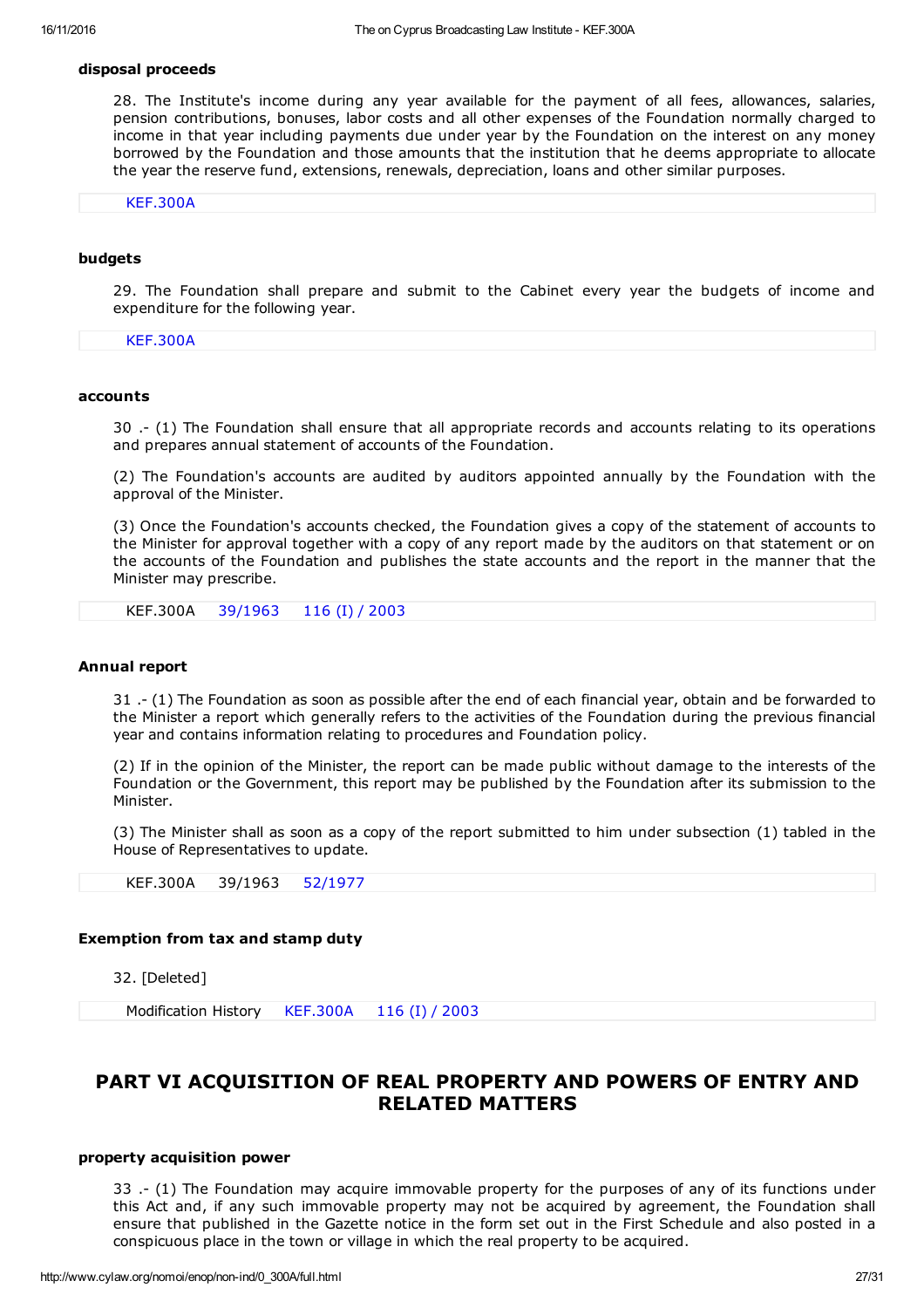16/11/2016 The on Cyprus Broadcasting Law Institute KEF.300A

(2) At the end of the period stated in the notice, the Foundation sent to the Cabinet a draft of real property to be acquired together with details on owners, valuation, description and other matter as may be necessary for this purpose together with any objection or statement made on the proposed acquisition.

(3) If the Cabinet approves the plan submitted and consider appropriate, taking into account all the circumstances, such as allowing the institution to acquire immovable property, may, by notice published in the Official Gazette of the Republic to ratify the acquisition real this property  $\sim$  and, after that, the real property devolves entirely to the Foundation free of any encumbrance and the Director of Lands and Surveys ensure that carried out amendments to registration in accordance with the plan and the arrangements adopted in this way by the Cabinet and, if the property owner does not agree with the Foundation as to the amount, subject to Cabinet approval, will be paid as compensation for this, the amount determined in accordance with the provisions of any law in force each , which provides for the acquisition of land for public purposes.

[KEF.300A](http://www.cylaw.org/nomoi/enop/ind/0_300A/section-sca76a20a5-3fb2-406f-9d6b-2d3172f62b42.html)

# Powers of entry etc.

34 . (1) The President or any person authorized by him in writing for that purpose, may, at any reasonable time enter upon any land and carry out acts or things as may be reasonably necessary for the purposes of construction, preservation or inspection of any premises belonging to the Foundation or the repair, alteration or movement of any such facilities and may during this to cut or prune trees, move plantation, fences, stone walls or other things that may be involved or likely to interfere construction or proper operation of any installation.

(2) Before entering any land for any of the purposes specified in subsection (1), the Foundation gives at least twenty-four hours prior written notice to the holder of such notice may be served either personally or by delivery thereof to the place of residence person to be served:

Provided that when any installation situation is such as to endanger life or property, the Foundation may enter the land which is for any of the purposes specified in subsection (1) without notice.

(3) Where any property is damaged or prejudiced in the exercise of the powers conferred by subsection (1) of this Article, paid compensation to the owner of which, unless otherwise agreed between the parties, decided by two referees, one of the which is appointed by the Foundation and the other from the owner.

(4) If the arbitrators appointed under subsection (3) of this Article fail to agree on the amount of compensation to be paid to the owner of the matter is referred to the Arbitration Tribunal for a final decision.

#### [KEF.300A](http://www.cylaw.org/nomoi/enop/ind/0_300A/section-sc3eb10f8d-0ff5-4ab8-adc3-1ac93675d642.html)

#### Agreements for rights of way

35. Nothing in Article 33

(A) shall not affect the right of the Foundation to agree with the owner or holder of any land grant of passage for placement purposes, installation, transport or erection of any installation and machine in this land  $\sim$ 

(B) does not affect any contract that gives right of way in the government that existed at the date of ownership transfer and transferred to the Foundation under this Law.

[KEF.300A](http://www.cylaw.org/nomoi/enop/ind/0_300A/section-sc12759c71-a5cb-4818-a801-63da5981bada.html)

# PART VII TRANSFER OF ASSETS AND LIABILITIES

## transfer of assets

36 . (1) Prior to the date of ownership transfer, the Foundation concludes an agreement with the Cabinet for the acquisition of the assets of the Foundation of the Government radio business as described in the agreement and subject to the terms and conditions contained in the Agreement.

(2) Notwithstanding anything contained in the Immovable Property (Tenure, Registration and Valuation) Law or on Expropriation of Lands Act or any other law, at the date of transfer of ownership of the assets of the radio business to be acquired by the Foundation pursuant the agreement made under subsection (1) of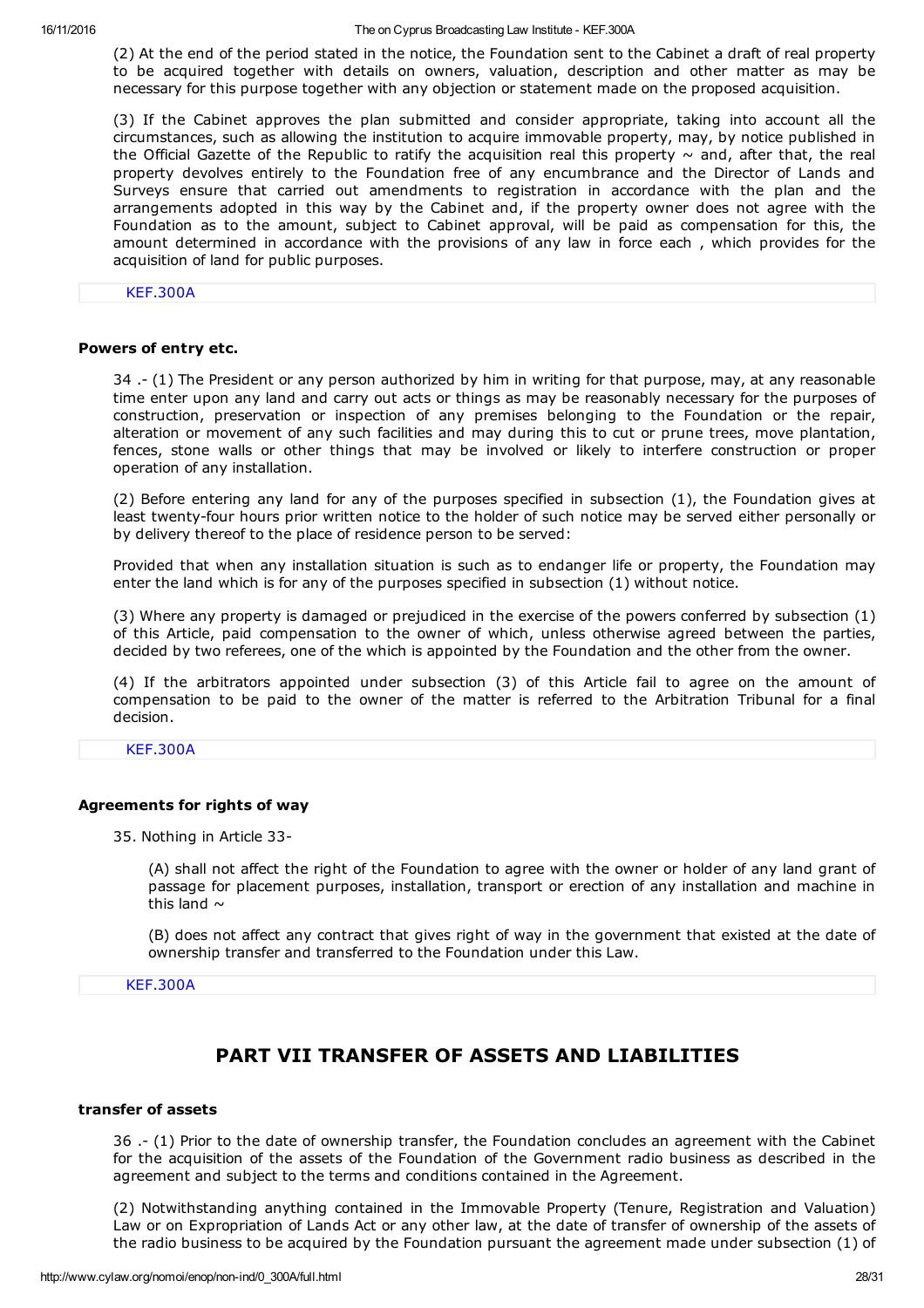this Article, property of the Foundation under and subject to the terms and conditions of this Agreement without further confirmation.

(3) Foundation as soon as possible after the date of ownership transfer paid to the Government for the assets of the radio company acquired under the aforementioned agreement the consideration provided in this agreement.

(4) Any assets transferred to the Foundation under this article purchased with funds provided by the Foundation for Development and Welfare of the Republic is not sold or otherwise supplied by the Foundation without the consent of the Cabinet has been secured.

[KEF.300A](http://www.cylaw.org/nomoi/enop/ind/0_300A/section-sc1396b22e-2ad1-4af6-87d0-2f7a88b7c136.html)

### advances account

37 .- (1) As soon as possible after the date of ownership transfer, the Foundation, in respect of any money received as a loan from the Government of the Foundation to provide working capital generates advance account to the credit of the Government equivalent to the total amount of advances them.

(2) The advance account established under subsection (1) subject to such terms as to interest and repayment as the Council of Ministers may from time to time determine.

[KEF.300A](http://www.cylaw.org/nomoi/enop/ind/0_300A/section-sce3ad04f4-ab43-4aa1-9ae3-51d1c3d0d9cc.html)

### Transfer of rights and obligations under contracts

38. The contracts to which the provisions of the Second Schedule shall apply in favor and against the Foundation referred to it and the area referred to therein as if instead of the Government naming the Foundation or were part of them.

[KEF.300A](http://www.cylaw.org/nomoi/enop/ind/0_300A/section-sccab26463-3d7f-46d4-84a8-dc8bc561c640.html)

### Pending proceedings and cause of action

39. Any proceedings or cause of action was pending or existed immediately prior to the date of ownership transfer by or against the Government on assets transferred under the provisions of this Law may be pursued or executed by or against the Government as if the Law shall be not been established.

[KEF.300A](http://www.cylaw.org/nomoi/enop/ind/0_300A/section-sc0ff97e05-f65b-4904-9991-2a944c605994.html)

# PART VIII NOMIKES PROCEDURES

## Lawsuits against the Foundation and persons associated with it

40 . (1) No action against the Foundation, the President or members, the General Director or any staff of the Foundation for any act done under or for execution or intended execution of any law or any public duty or authority, or in respect of any alleged neglect or default in the execution of this Law, duty or power, it is not possible or raised in any Court unless begun within six months immediately after the contested act, neglect or default, or in the event of sustained loss or damage within twelve months immediately after the end.

(2) No proceedings have started against the Foundation until at least one month after the communication to the written notice Foundation on its intention to open it from the intended claimant the representative of  $\sim$  and the notice shall state clearly and prominently the basis of the action, the details of the claim, the name and place of residence of the prospective applicant and the treatment required.

[KEF.300A](http://www.cylaw.org/nomoi/enop/ind/0_300A/section-sc086f1b20-b7b4-4056-9d84-1fa539081d5d.html)

### Alert service

41. The notice referred to immediately above article and any summons, notice or other document required or authorized to be served at the Institute under the provisions of this Law or any other law shall, unless in any case no explicit provision for otherwise, be served by delivery to the President or Director General of the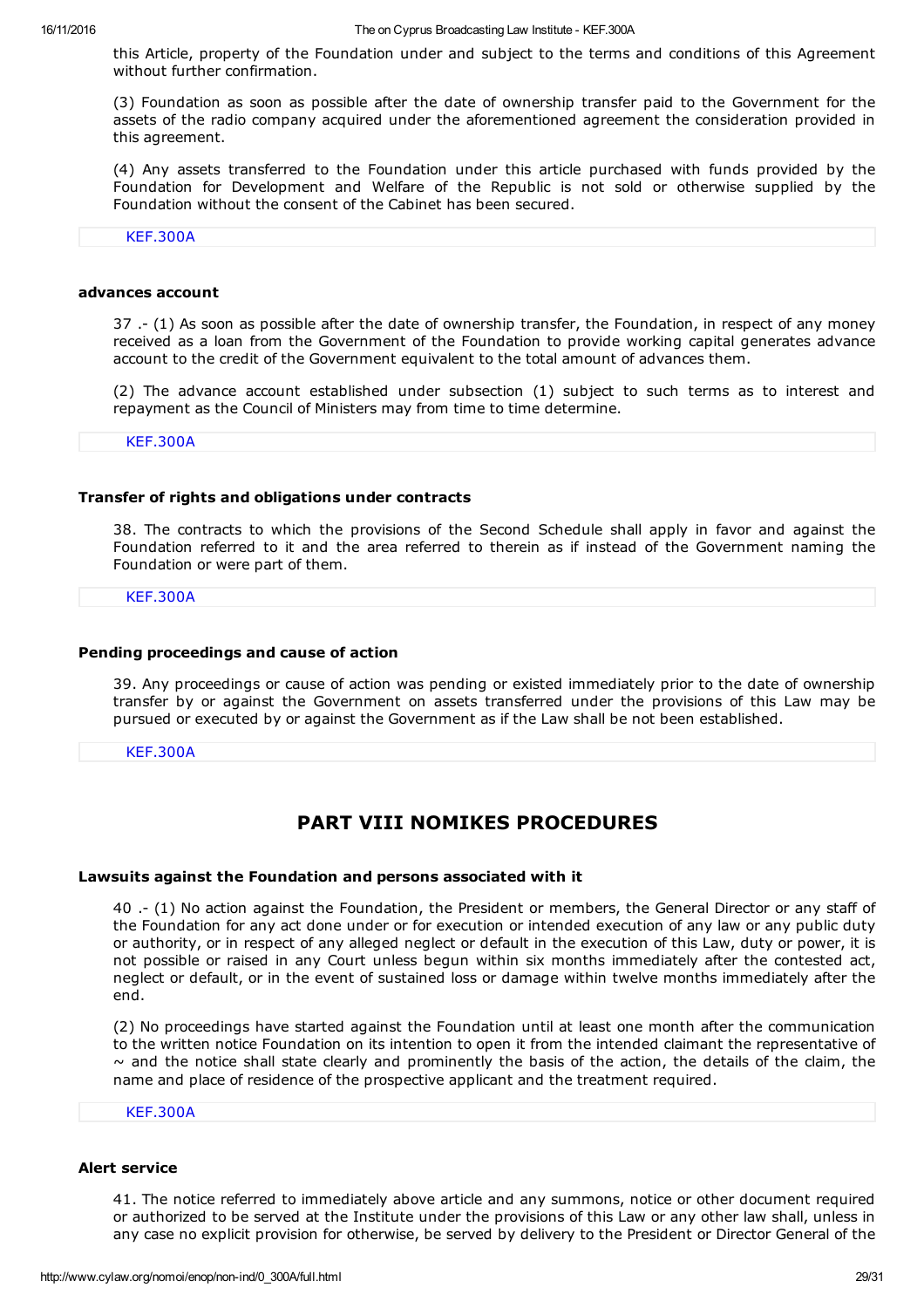Foundation or by sending it by registered mail addressed to the Foundation's Director General in the main office of the Foundation.

[KEF.300A](http://www.cylaw.org/nomoi/enop/ind/0_300A/section-sc0721c1cb-ef97-4552-be0d-ae8e7ed8c6cd.html)

### Satisfaction of judgments against the Foundation

42. In any action against the Foundation does not issue any execution or confiscation of such nature or proceedings against the Foundation, but any funds which may be awarded by a court decision against the Foundation, subject to any directions given by the court where it is notice of appeal from the Foundation on that decision, made by the Foundation from its funds.

[KEF.300A](http://www.cylaw.org/nomoi/enop/ind/0_300A/section-sc6d50c394-f103-4a27-87e8-91782b15b175.html)

# Representation of the Foundation

43 . (1) In any action the Foundation if they wish may be represented in court at any stage of the proceedings by the Director General or any officer of the Foundation that satisfies the court that he is duly authorized in writing by the Foundation for this purpose .

(2) For the purposes of this Part "treatment" means the political process initiated by writ or in such other manner as may be prescribed by procedural rules but does not include criminal proceedings.

[KEF.300A](http://www.cylaw.org/nomoi/enop/ind/0_300A/section-sc70eb74e6-676b-4295-bb83-5415406ee1d4.html)

# PART IX POWERS OF EMERGENCY

# Provisions applicable in the event of emergency

44 . (1) If at any time during the Cabinet opinion has arisen emergency situation where it is appropriate in the public interest as the Council of Ministers has control over the transmission of messages or any other matter with the help of broadcast stations owned or operated by the Foundation, the Cabinet may declare that the provisions of this article shall be implemented and therefore the Cabinet or any person authorized by it may:

(A) take possession of any broadcasting station owned or operated by the Foundation or any device in this station and to use this device for official purposes or  $\sim$ 

(B) place any person in control of any such plant or equipment or  $\sim$ 

(C) order the Foundation to submit all or any notices given to or Transmission  $\sim$ 

(D) to stop or delay or order the Foundation to stop or delay the transmission or delivery of any such communications or to surrender to  $\sim$  or

(E) order the Foundation to comply with all such orders as may be considered appropriate to give a reference to broadcast announcements.

(2) If and whenever the Council of Ministers shall exercise the powers conferred by subsection (1), the Foundation is entitled to receive from the Government contends

(A) compensation for any damage done to the assets of the Foundation, which directly harmed due to the exercise of those powers and  $\sim$ 

(B) such sums required to cover any costs incurred due to the nature of the emergency, the Foundation was normal and required regarding this.

(3) In case of dispute as to the amount of compensation to be paid under this section, the amount of compensation determined by the Arbitral Tribunal.

[KEF.300A](http://www.cylaw.org/nomoi/enop/ind/0_300A/section-scb25524b9-7257-4b1e-bc39-c560d4bbaf03.html)